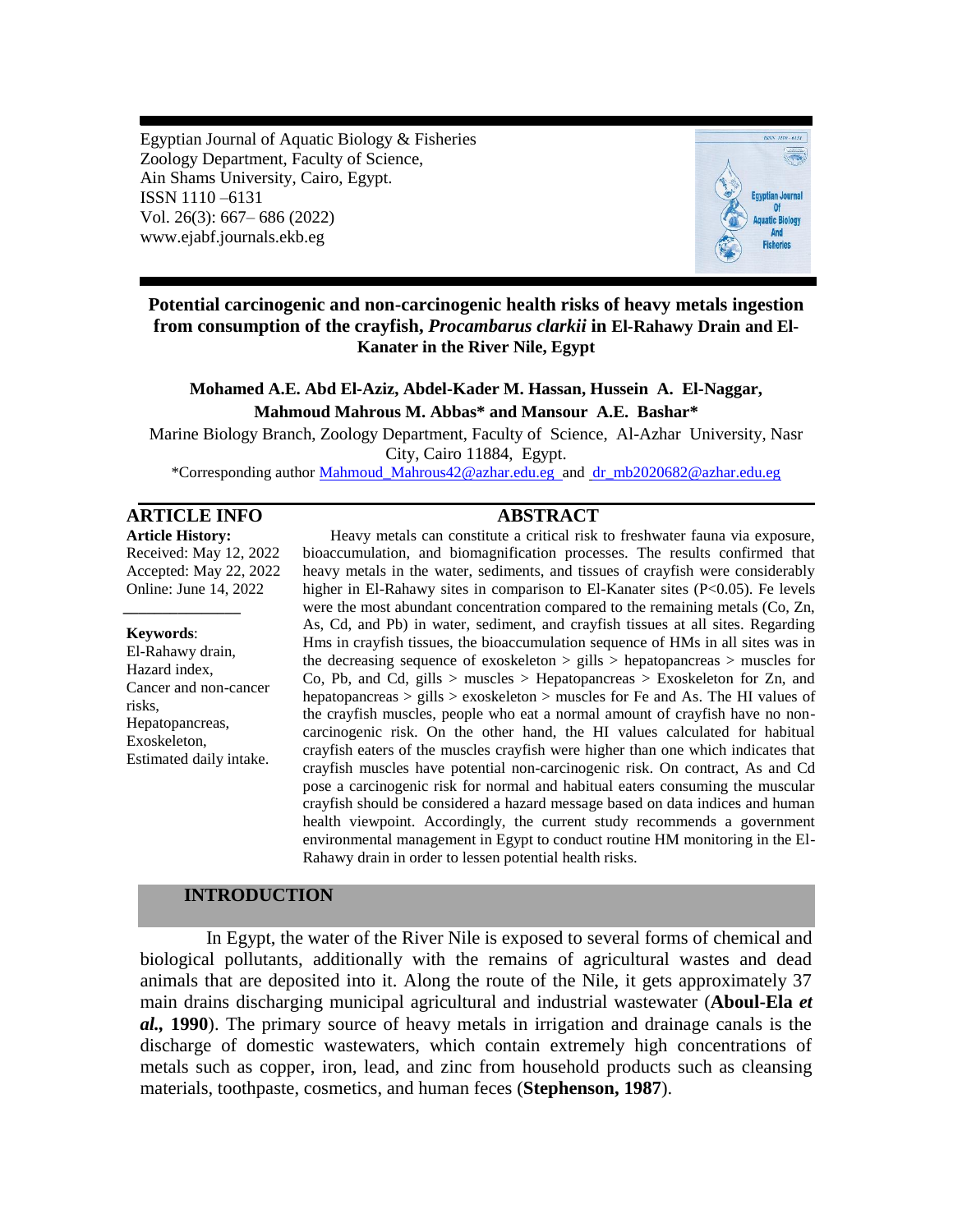Certain heavy metals, such as zinc, cobalt, copper, manganese, and iron, are required for the growth and survival of living creatures, including humans. They are likely to highlight harmful consequences when the organisms are exposed to amounts beyond the permissible doses. Other variables, such as arsenic, lead, and cadmium, do not seem to be required for metabolic activity and possess hazardous qualities (**EL-Shaikh** *et al.,* **2005** and **Ghanem** *et al.,* **2015**). Heavy metals are significant contaminants of sediments, water resources, and biota, particularly in industrialized nations, due to their toxicity, persistence, and bioconcentration properties (**Ikem** *et al.,* **2003**). The emission of home wastewater with an excessive concentration of metals, such as Al, Cu, Fe, Pb, and Zn is a significant source of heavy metals in irrigation and drainage canals (**APHA**, **1995**).

Crayfish species are important benthic invertebrates, with approximately 640 species spanning three decapod crustacean families (Astacidae, Cambaridae, and Parastacidae) (**Crandall & Buhay, 2008** and **Huner, 2019**). Apart from their ecological importance, they provide an exceptional source of proteins and other necessary elements (**FAO, 2020; Alipour** *et al.,* **2021; Schmidt** *et al.,* **2021**). *P. clarkii*, a freshwater crawfish, collects heavy metals from the water and sediments in which it dwells. Bioaccumulation of heavy metals in aquatic creatures is a significant phenomenon in ecotoxicology, as several studies have discovered (**Mancinelli** *et al.,* **2018** and **Tavoloni**  *et al.,* **2021**). Consequently, seafood poses potential dangers to consumers, as the primary route of exposure is via the diet. Within the last several decades, potential health hazards associated with heavy metal exposure have been reported. Recent studies have shown that heavy metals provide either carcinogenic or non-carcinogenic dangers to relatives (**Peng** *et al.,* **2016** and **Jia** *et al.,* **2017**). Heavy metals provide health hazards such as renal failure, bone deformation, and hepatic failure due to their indecomposable and prolonged nature inside the visceral organ parts of people (**Duruibe** *et al.,* **2017**). This can result in severe maladies such as dysentery, stomach aches, tremors in the head, anemia, paralysis, nausea, paroxysms, melancholy, and even respiratory disorders (**McCluggage, 1991**), which can manifest in acute or chronic forms; neuron toxicity, oncogenicity, genetic alteration, or teratogenicity (**EU, 2002**). Alternatively, natural products from aquatic organisms were used to sustain human health in ancient times and are currently attractive candidates for multiple human disease therapy and drug discovery **(Cui** *et al.,* **2020; Rady and Bashar 2020 and El-Naggar 2022)**.As a result, it is essential to assess the possible dangers to human health associated with the consumption of contaminated food.

The objectives of the present research are to: (1) compare heavy metals concentrations in water, sediment, and tissues of crayfish, *Procambarus clarkii*; (2) establish relationships between heavy metal levels in the environment and, consequently, the crayfish, taking water and sediment characteristics into account and (3) assess the human health risks associated with eating crayfish contaminated with heavy metals. Additionally, it became a goal to validate the possibility of assessing the noncarcinogenic and carcinogenic dangers to human health associated with crayfish muscle ingestion.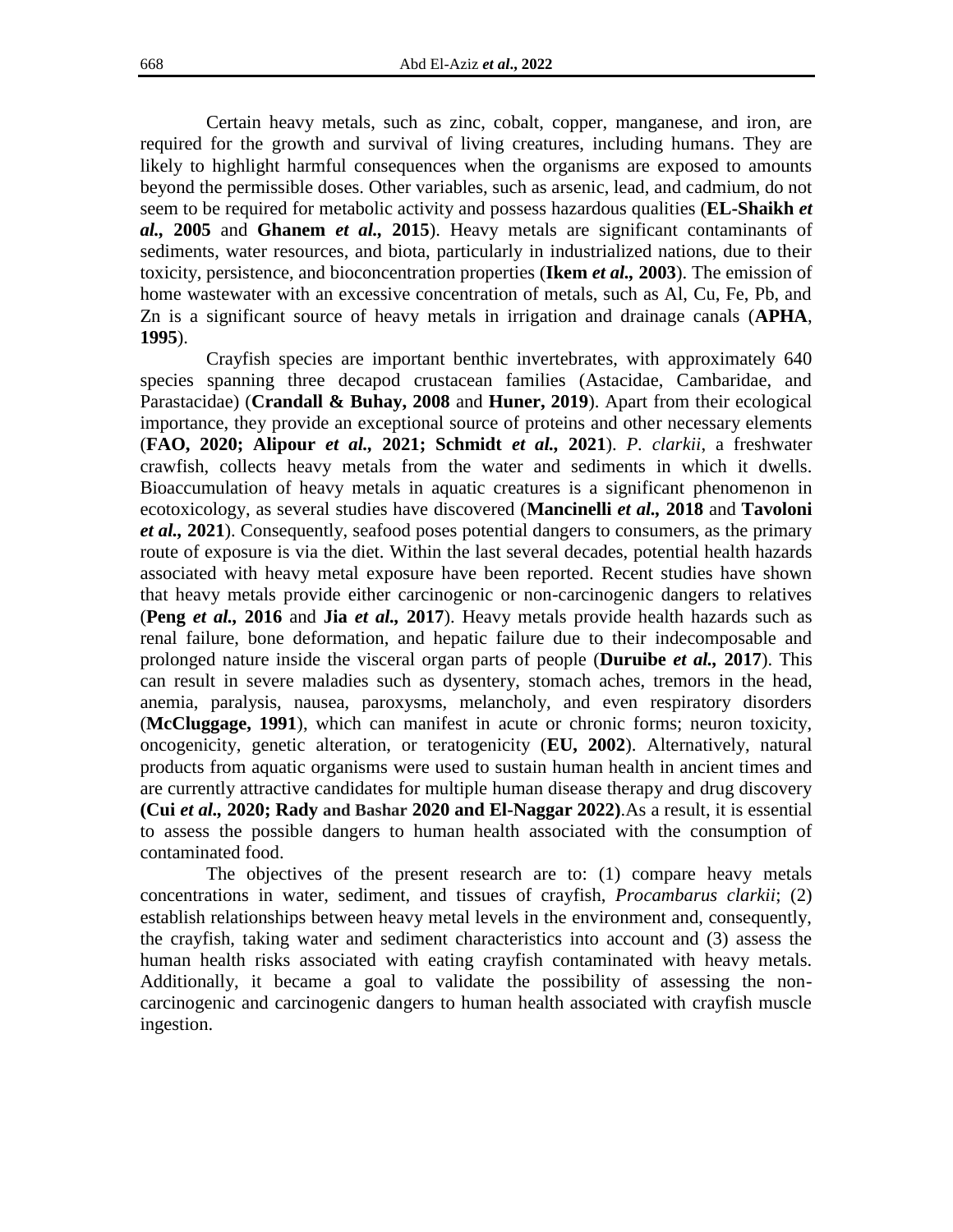\_\_\_\_\_\_\_\_\_\_\_\_\_\_\_\_\_\_\_\_\_\_\_\_\_\_\_\_\_\_\_\_\_\_\_\_\_\_\_\_\_\_\_\_\_\_\_\_\_\_\_\_\_\_\_\_\_\_\_\_\_\_\_\_\_\_\_\_\_\_\_\_\_\_\_\_\_\_\_\_\_\_\_\_\_\_

#### **Samples collection**

In the present study, sampling of water, sediments, and within the exoskeleton, muscle, gills, and hepatopancreas of crayfish gathered from two sites; the first sites is the El-Kanater sites which are sited at the River Nile and the second one is El-Rahawy drain which drained in the River Nile. Mixed sex crayfish, *P. clarkii*, samples were collected by fishermen during spring-summer, 2021 **(Fig. 1)**. Twenty (20) crayfish individuals were randomly selected from each location. Each sample was properly rinsed with tap water to remove any adherent pollutants and then transferred by icebox to the marine biology laboratory at Al-Azhar University's school of Science. After re-washing thoroughly with potable water, measuring to the closest 1mm, and weighing to the nearest 1 mg, crayfish samples were decapitated, skinned, and dissected (using plastic tools) to extract the exoskeleton, muscles, hepatopancreas, and gills for heavy metals analysis. Simultaneously, water samples were taken from the previously mentioned locations, from the subsurface layer (about 30 cm). A 2L Ruttner Water Sampler container was used to collect samples, which were preserved with 5 ml concentrated nitric acid on the spots and kept in the refrigerator for analysis. Sediment samples were collected from the bottoms of the locations throughout the same time using an Ekman-Grab Sampler (15 x 15cm, 225 cm<sup>2</sup>), and were stored in polyethylene bags before being transported to the laboratory for analysis.



Figure 1. A satellite map of the study area showing El-Kanater sites and El-Rahawy drain.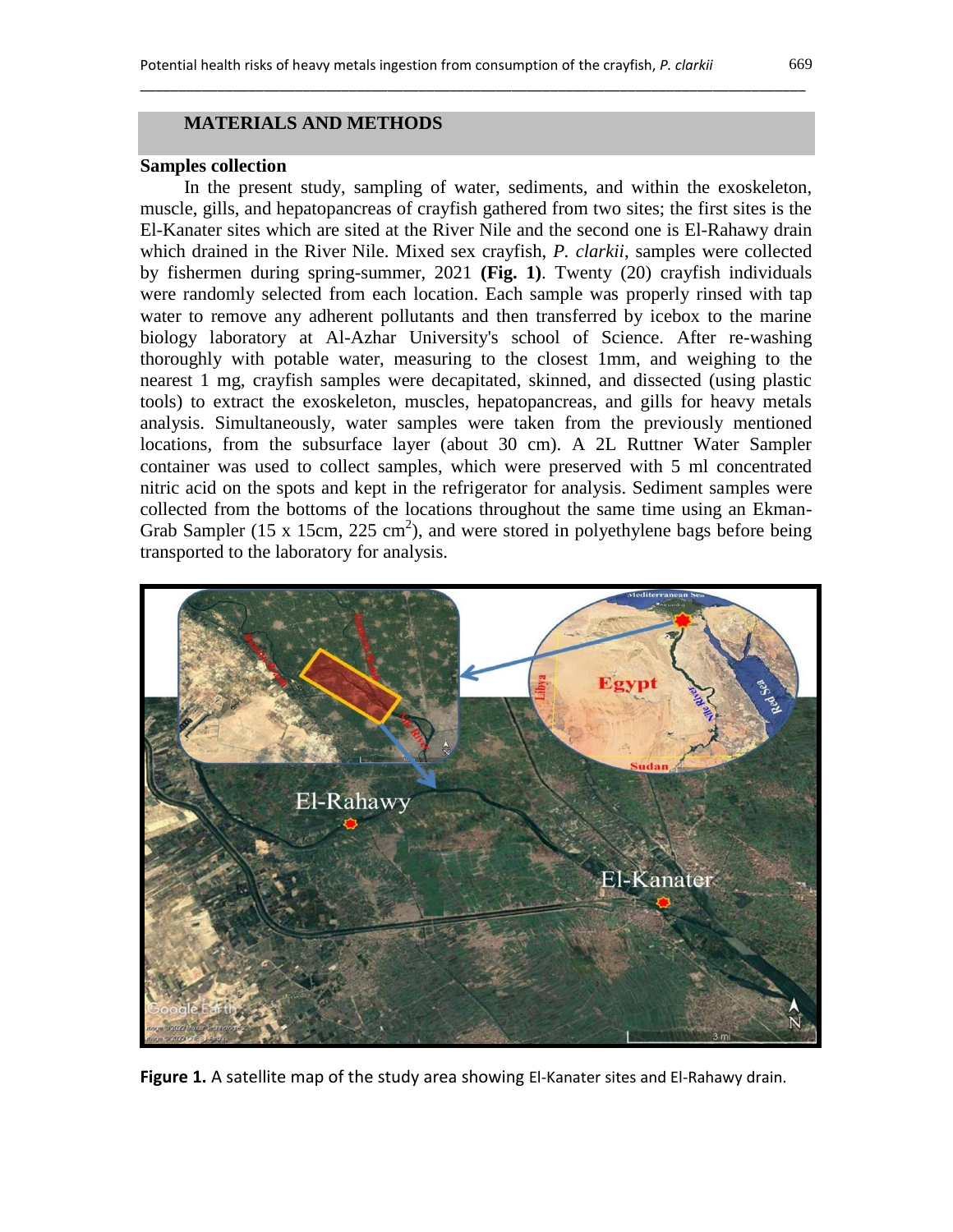#### **HMs levels measurement**

Following sample collection, HMs analysis was performed on the crayfish examined tissues (exoskeleton, muscles, hepatopancreas, and gills). Each crayfish tissue sample (0.5 g) was put in a 50 mL digestion tube with ultrapure HNO<sub>3</sub> (65%, 2 mL) and  $H_2O_2$  (30%, 1 mL). After 3 hours, samples were digested for 10 hours at 100 °C in an autoclave, cooled to room temperature, transferred to a volumetric flask, and diluted to 50 mL with  $HNO<sub>3</sub>$  (1 percent ). Five ml concentrated nitric acid was effective for 0.5 g of tissues. The concentrations of HMs in water samples were determined using an acid digestion procedure used to determine the concentrations of total metals. The digested solution was poured into a volumetric flask and diluted to 100 ml with deionized water. Following that, the diluted organ solution and water samples were tested. Sediment samples, on the other hand, were air-dried, crushed, sieved (100 mesh), and dried in a plastic bag. Processed samples (0.5 g) were added to a 50 mL digestion tube together with ultrapure HNO<sub>3</sub> (65%, 5 mL), HF (40%, 2 mL), and HClO<sub>4</sub> (40%, 2 mL) (40 percent , 1 mL). The samples were digested for 12 hours at 180 °C in an autoclave. At 140 °C, a heating plate was employed to remove the acid, and the solutions were diluted to 50 mL with  $1\%$  HNO<sub>3</sub> in a volumetric flask ( $\bf{AOAC}, 2012$ ).

The amounts of HMs (cobalt Co, zinc Zn, cadmium Cd, iron Fe, lead Pb, and arsenic as) were evaluated in diluted solutions of organs and water samples. The amounts of HMs in diluted samples (water, sediment, and fish samples, n=5) were determined using an inductively coupled plasma optical emission spectrophotometer (ICP-OES, Model 4300 DV, Perkin Elmer, Shelton, CT, USA). To estimate the ppm of each analyst in the digested solution, samples were treated to a multi-element standard curve. The concentrations of HMs in the water were reported in g/L, whereas those in the sediment and crayfish tissues were expressed in g/g on a dry weight basis.

#### **Health Risk Assessment**

After eating crayfish, the human body may collect heavy metals, which is regarded to be a distinct and critical method of exposure (**Ahmed** *et al.,* **2019**). The target threat quotient (THQ) was used to assess the non-carcinogenic health risk associated with a combination of the oral reference dose (RfD) and daily intake (EDI), whereas the carcinogenic risk quotient (CRQ) was used to assess the carcinogenic health risk associated with a combination of the oral reference dose (RfD) and daily intake (EDI) (CR).

#### **Human risk assessment calculation**

We used the method developed by the U.S. Environmental Protection Agency (**USEPA, 2018b**) to assess the risk to human health of HM consumed by eating the muscles of the investigated fish. The average daily dose established the degree of exposure caused by oral human intake of certain HM observed in fish tissues (Estimated daily intake (**EDI**); average daily intake of a specific chemical over a lifetime). The following equation is used to calculate the **EDI** expressed as  $mg^{-1}$  kg<sup>-1</sup> day<sup>-1</sup>.

#### $EDI = (CF \times IR \times ER \times EP / BW \times AT) \times 10^{-3}$  **Mwakalapa et al. (2019).**

Where CF equals the average HM concentration in fish muscle - mg/kg wet weight; IR equals the intake rate (0.0312 kg/day for normal consumers and 0.1424 kg/day for habitual consumers); ER equals the exposure rate (365 days/year); EP equals the lifetime exposure period (suspected to be 70 years); BW equals the body weight (suspected to be 70 kg for adults); and AT equals the average lifetime (70 years 365 days.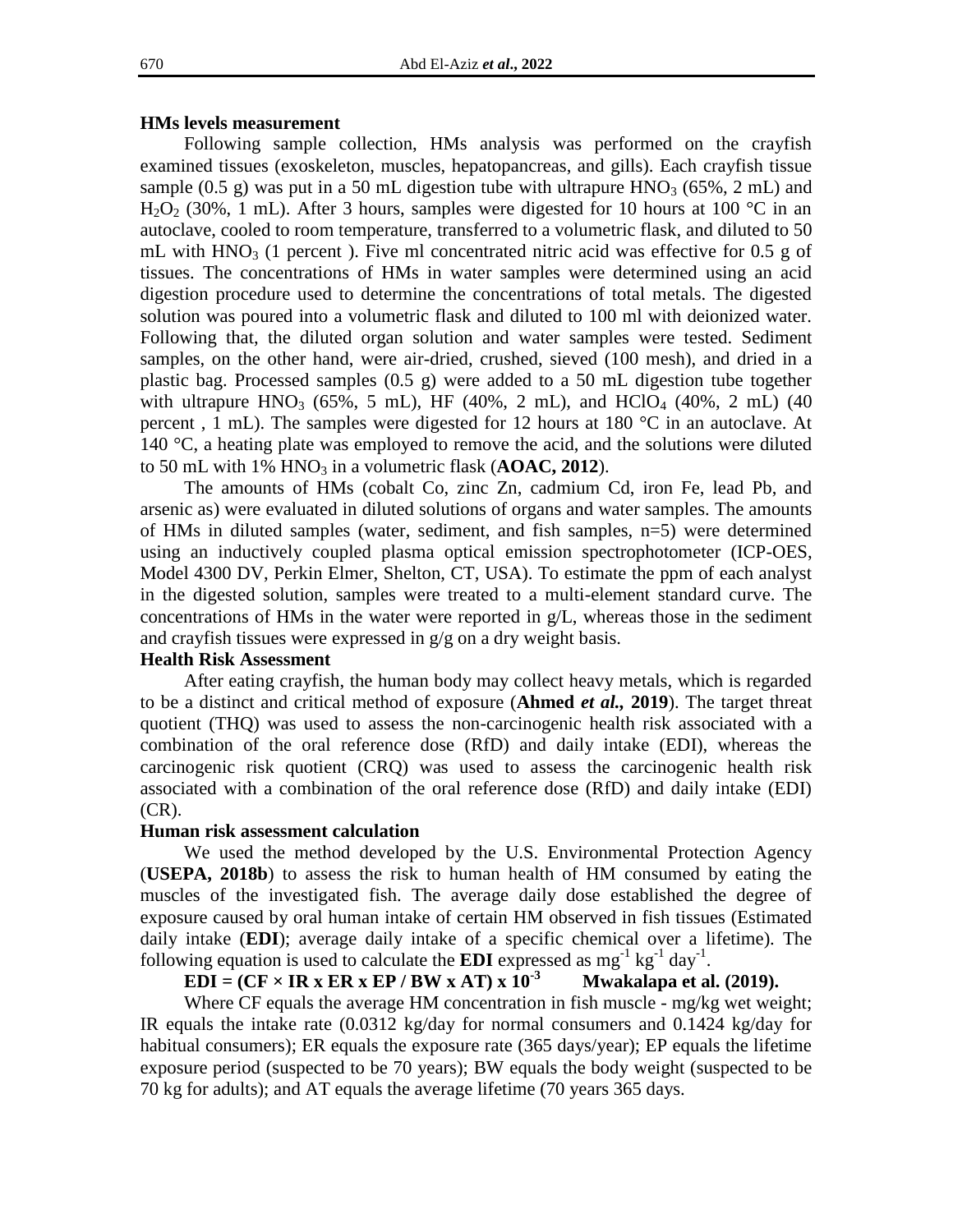#### **Evaluating the non-cancer risk**

Human risk assessment was performed using the target hazard quotient (THQ), a non-cancer estimate of unfavorable health consequences associated with the consumption of particular HM contaminants found in fish tissues. THQ was determined using the calculation below using the ratio of EDI to ORD (oral reference dose of HMs).

\_\_\_\_\_\_\_\_\_\_\_\_\_\_\_\_\_\_\_\_\_\_\_\_\_\_\_\_\_\_\_\_\_\_\_\_\_\_\_\_\_\_\_\_\_\_\_\_\_\_\_\_\_\_\_\_\_\_\_\_\_\_\_\_\_\_\_\_\_\_\_\_\_\_\_\_\_\_\_\_\_\_\_\_\_\_

#### **THQ = EDI / ORD** (**USEPA, 2018b**).

Where **ORD** represents oral reference doses of HM (mg/kg/days) based on the safe upper limit of HM oral consumption for an adult human weighing 70 kg. Co, Pb, Zn, Cd, As, and Fe have oral **ORDs** of 0.003, 0.00357, 0.3, 0.001, 0.0003, and 0.7 mg/kg/day, respectively (**USEPA, 2018b**). The target hazard quotient (**THQ**) levels below 1.0 suggest negative health consequences for humans are unlikely to occur. In contrast, if the computed **THQ** is larger than 1.0, humans should expect negative health impacts.

The hazard index (**HI**) is additionally, a mathematical formula that reflects the influence of non-carcinogenic hazards by the sum of THQ values of the investigated metals as the following equation:

HI = THQ (Cd)+THQ (Pb)+THQ (Fe)+THQ (Co)+THQ (As)+THQ (Zn) **(USEPA, 2011).**

When the **HI** value is greater than 1, the higher non-carcinogenic risk for the consumers exposed is considered.

# **Evaluating the cancer risk (CR)**

The cumulative risk of acquiring cancer over a lifetime due to heavy metal exposure was described as the incremental likelihood of a person developing cancer multiplied by the cancer slope factor (CSF). The carcinogenic risk may be calculated using the CR value, with  $CR > 1x10^{-4}$  indicating a high risk of cancer;  $1x10^{-4} > CR >$  $1x10^{-6}$  indicating an acceptable risk of cancer; and CR 1  $10^{-6}$  indicating a minimal risk of cancer (**Liang** *et al.,* **2018**). The following formula was used to determine the CR:

 $CR = (ER \times EP \times EDI \times CSF \times 10^{-3}) / AT$ **) / AT (Varol** *et al.,* **2017**)

where CSF denotes the carcinogenic slope factor, which for As, Cd, and Pb is 1.5, 6.3, and 0.0042 mg kg-1 day-1, respectively (**Wang** *et al.,* **2020 and Xiong** *et al.,* **2020**). **Statistical analysis**

To establish normal distribution and homogeneity of variance, Levene's test was performed. The statistical analyses were conducted using one-way ANOVA (**IBM SPSS Statistical program Version 22; SPSS Inc., IL, USA**), and when statistically significant differences were observed, multivariate, posthoc Tukey assessments were used to calculate the statistical difference between the HMs levels in different crayfish tissues for each metal. The T-test, on the other hand, was employed to compare the crayfish sex groups. The statistics are presented in tables in terms of means and standard division. Statistical significance, however, was established at p 0.05.

# **RESULTS**

# **HMS concentrations in the water**

The concentrations of HMs in the water of the studied area (El-Kanater and El-Rahawy sites) were represented in **Table (1)**. The HMs (Essential heavy metals; Co Fe, and Zn, non-essential heavy metals; AS, Cd & Pb) concentrations in the water of the studied area were significantly decreased in El-Kanater sites compared to El-Rahawy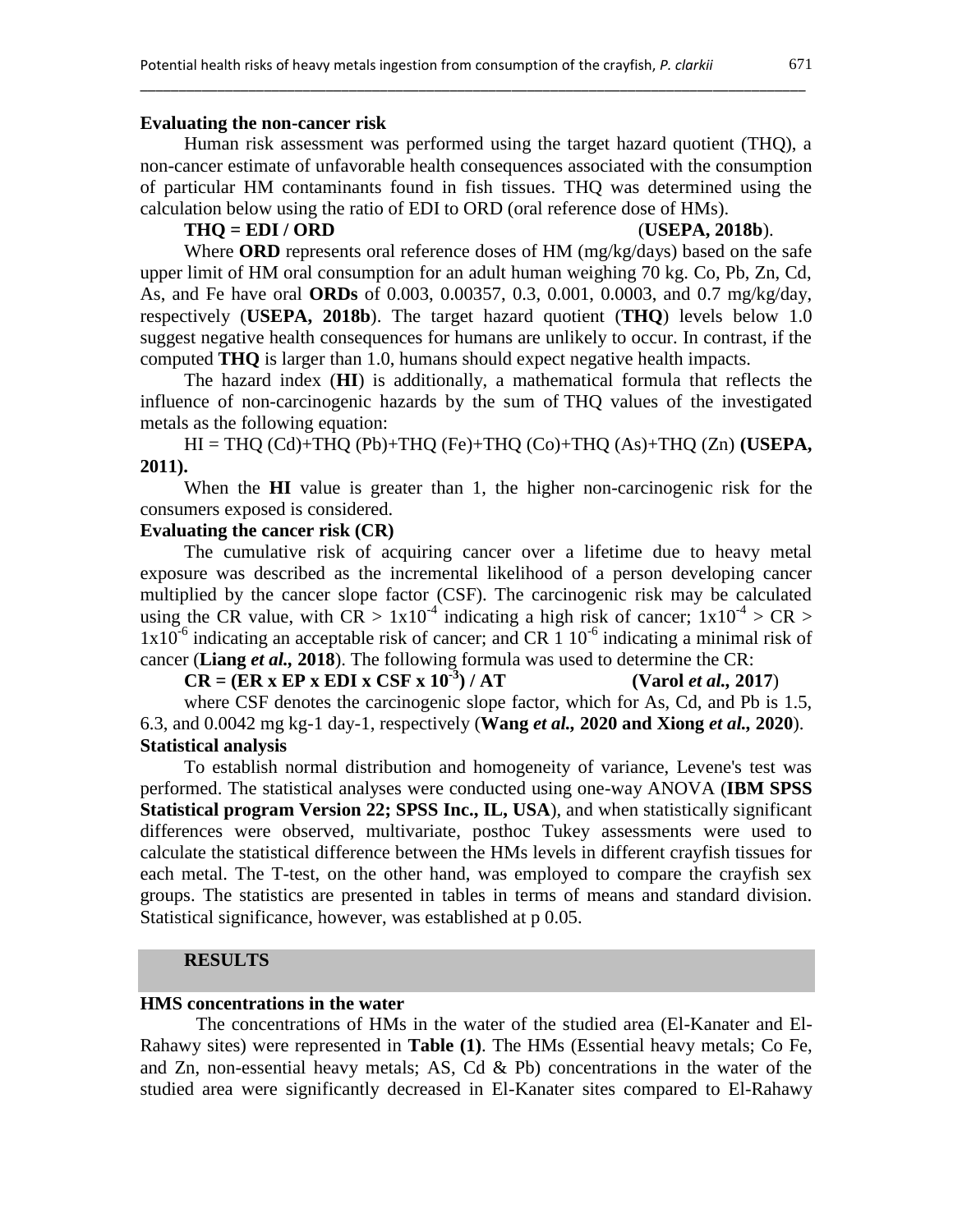sites (P<0.05); being  $0.77\pm0.10$  and  $4.69\pm0.57$  µg/L, respectively for cobalt,  $5.09\pm1.67$ and 31.62±7.37 µg/L, respectively for Zn, 183.73±74.22 and 775.93±115.22 µg/L, respectively for iron,  $3.68\pm0.43$  and  $22.12\pm3.36$  µg/L, respectively for lead  $0.04\pm 0.01$ and  $0.10\pm0.01$   $\mu$ g/L, respectively for arsenic and  $0.06\pm0.01$  and  $1.78\pm0.32$   $\mu$ g/L, respectively for cadmium. Iron was the most excessive concentration in the water of El-Kanater and El-Rahawy sites (183.73±74.22 and 775.93±115.22 µg/L, respectively), while arsenic had the lowest values  $(0.04 \pm 0.01$  and  $(0.10 \pm 0.01)$  µg/L, respectively). HMS levels in the water of the studied sites were in the decreasing sequence in the following order:  $Fe > Zn > Pb > Co > Cd > As$ . The permissible limits of different heavy metals in water (μg/L) are shown in **Table 2.**

|               |                                 | <b>Water samples</b><br>$(mean \pm SD, \mu g/L)$ |       | <b>Sediment samples</b><br>(mean±SD, $\mu$ g/g dw) |                                                   |         |
|---------------|---------------------------------|--------------------------------------------------|-------|----------------------------------------------------|---------------------------------------------------|---------|
|               | <b>El-Kanater</b>               | El-Rahawy                                        |       | <b>El-Kanater</b>                                  | El-Rahawy                                         | Sig.    |
| E-Hms         |                                 |                                                  |       |                                                    |                                                   |         |
| <b>Co</b>     | $0.77 \pm 0.10^{b}$             | 4.69 $\pm$ 0.57 $^{\circ}$                       |       | $9.92 \pm 1.95^{b}$                                | 55.73 $\pm$ 9.10 $^{\circ}$                       | 0.001   |
| Zn            | 5.09 $\pm$ 1.67 $^{\mathrm{b}}$ | $31.62 \pm 7.37$ <sup>a</sup>                    |       |                                                    | $14.00\pm0.51^{b}$ 99.23 $\pm$ 11.67 <sup>a</sup> | 0.00001 |
| Fe            | $183.73 \pm 74.22$ <sup>b</sup> | 775.93±115.22 <sup>a</sup>                       |       | 53.32 $\pm$ 6.04 $^{\circ}$                        | 123.89±11.56 <sup>a</sup>                         | 0.001   |
| <b>NE-Hms</b> |                                 |                                                  |       |                                                    |                                                   |         |
| Pb            | 3.68±0.43 $^{b}$                | $22.12 \pm 3.36$ <sup>a</sup>                    | 0.001 | $8.08 \pm 0.61^{b}$                                | 52.89 $\pm$ 6.93 $^{a}$                           | 0.00001 |
| As            | $0.04 \pm 0.01^{b}$             | $0.10 \pm 0.01$ <sup>a</sup>                     | 0.104 | $0.38 \pm 0.06^{b}$                                | $6.53 \pm 0.90$ <sup>a</sup>                      | 0.00001 |
| Cd            | $0.06 \pm 0.01^{b}$             | $1.78 \pm 0.32$ <sup>a</sup>                     | 0.001 | $0.23 \pm 0.02^{b}$                                | $1.37 \pm 0.39$ <sup>a</sup>                      | 0.012   |

**Table 1.** Hm concentrations in the water and sediment collected from El-Kanater and El-Rahawy sites.

**Table 2**. Permissible limits of different heavy metals in water (μg/L).

|                            | Heavy metals |      |     |    |    |    |
|----------------------------|--------------|------|-----|----|----|----|
| Guidelines                 | Co           | Zn   | Fe  | Pb | As | Cd |
| WHO (2011)                 | 50           | 3000 |     | 10 | 3  | 10 |
| <b>USEPA (2018a)</b>       | 50           |      | --  | 10 | 5  | 15 |
| EC (1998)                  |              |      | 200 | 10 | 5  | 10 |
| EOS (2005)                 | --           | 3000 | 300 | 10 | -- | 3  |
| CCME (2007) standard       |              | 50   | 300 | 7  | -- | 1  |
| Egyptian guidelines (2013) |              | 1000 | 500 | 10 | 10 | 1  |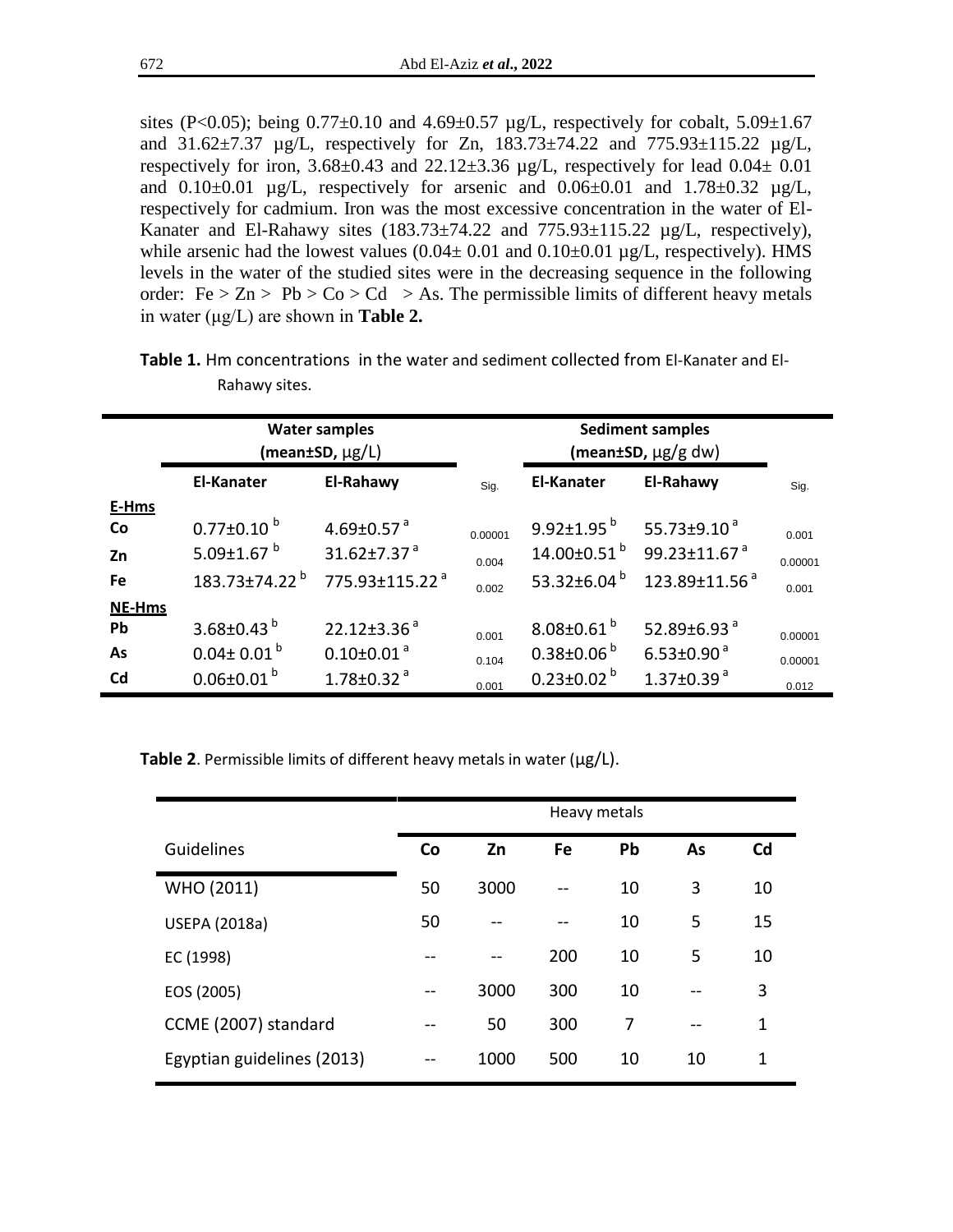\_\_\_\_\_\_\_\_\_\_\_\_\_\_\_\_\_\_\_\_\_\_\_\_\_\_\_\_\_\_\_\_\_\_\_\_\_\_\_\_\_\_\_\_\_\_\_\_\_\_\_\_\_\_\_\_\_\_\_\_\_\_\_\_\_\_\_\_\_\_\_\_\_\_\_\_\_\_\_\_\_

## **HMS concentrations in the sediment**

HMS concentrations in the sediment of the studied area were represented in **Table (1)**. Essential and non-essential heavy metals concentrations in the sediment were significantly decreased in El-Kanater sites in comparison to El-Rahawy drain (P<0.05) and it was ordered in the increasing sequence as the following order: Fe  $(53.32\pm6.04-123.89\pm11.56, \mu$ g/g DW) > Zn  $(14.00\pm0.51-99.23\pm11.67, \mu$ g/g DW) > Co  $(9.92 \pm 1.95 - 55.73 \pm 9.10$ ,  $\mu$ g/g DW) > Pb  $(8.08 \pm 0.61 - 52.89 \pm 6.93$ ,  $\mu$ g/g DW) > As  $(0.38\pm0.06-6.53\pm0.90, \mu$ g/g DW) > Cd  $(0.23\pm0.02-1.37\pm0.39, \mu$ g/g DW). On a statistical level, analysis of variance (ANOVA,  $p<0.01$ ) was used to analyze data indicating the observed concentrations of heavy metals in water and sediments at the various locations. One-way analysis showed that there are extremely significant variances in all-metal concentrations between the tested locations.

# **HMS concentrations in crayfish tissues**

HMS concentrations in the tissues of crayfish were represented in **Table (3)**. Co Fe, Zn, As, Cd and Pb concentrations in the crayfish tissues from the El-Rahawy drain were significantly higher compared to that collected from El-Kanater (P<0.05). Concerning crayfish tissues, HMs in the studied crayfish tissues were in the decreasing sequence of Exoskeleton  $>$  Gills  $>$  Hepatopancreas  $>$  Muscles for Co, Pb, and Cd, Gills > Muscles > Hepatopancreas > Exoskeleton for Zn, and Hepatopancreas > Gills > Exoskeleton > Muscles for Fe and As. Regarding crayfish sex, Co Fe, Zn, and Cd in the tissues of the male crayfish were significantly higher compared to the female samples while Pb and As were significantly lower in the male crayfish compared to the females' samples (*P< 0.05*). Generally, HMs levels in tissues of the crayfish were in the decreasing sequence of Fe (135.4±8.15- 709.45 $\pm$ 9.12) > Zn (15.19 $\pm$ 0.97-99.90 $\pm$ 5.22) > Pb (3.14 $\pm$ 0.68-49.43 $\pm$ 3.46) > As  $(0.51\pm0.03-20.07\pm2.66) > Co$   $(0.86\pm0.04-9.45\pm0.36) > Cd$   $(0.50\pm0.10-5.03\pm1.61)$ .

**Table 3.** Heavy metals (µg/g, dw) in the tissues of red swamp crayfish, *Procambarus clarkii* collected from El-Kanater and El-Rahawy sites.

|                      |                          | <b>Muscles</b>  |                 | Exoskeleton     |                  | Gills           |                 | <b>Hepatopancreas</b> |                  |
|----------------------|--------------------------|-----------------|-----------------|-----------------|------------------|-----------------|-----------------|-----------------------|------------------|
|                      |                          | Male            | Female          | Male            | Female           | Male            | Female          | Male                  | Female           |
| <b>Essential HMs</b> |                          |                 |                 |                 |                  |                 |                 |                       |                  |
| Co                   | El-Kanater site          | $0.92 \pm 0.04$ | $0.86 \pm 0.04$ | $9.03 \pm 0.36$ | $7.30 \pm 0.36$  | $3.59 \pm 0.14$ | $2.08 \pm 0.12$ | $3.13 \pm 0.12$       | $1.68 \pm 0.14$  |
|                      | El-Rahawy drain          | $1.17 \pm 0.04$ | $1.10 \pm 0.04$ | $9.45 \pm 0.36$ | $8.47 \pm 0.37$  | $4.58 \pm 0.14$ | $2.89 \pm 0.13$ | $3.92 \pm 0.12$       | $2.67 \pm 0.14$  |
| Zn                   | El-Kanater site          | 35.55±1.28      | 33.66±1.95      | 19.82±1.17      | $15.19 \pm 0.97$ | 85.43±3.50      | 46.29±3.38      | 28.86±0.93            | 21.49±0.52       |
|                      | El-Rahawy drain          | 39.61±0.57      | 38.77±0.99      | 20.41±0.95      | $18.29 \pm 0.75$ | 99.90±5.22      | 67.45±2.12      | 38.82±1.25            | $30.57 \pm 1.99$ |
| Fe                   | El-Kanater site          | 88.4±9.24       | 75.4±8.15       | 119.08±6.14     | 108.8±6.35       | 382.77±6.93     | 334.07±11.36    | 435.03±8.54           | 394.23±9.01      |
|                      | El-Rahawy drain          | 121.9±6.39      | 118.01±4.98     | 289.37±6.65     | 226.3±4.95       | 443.5±4.70      | 395.60±5.65     | 709.45±9.12           | 629.65±7.77      |
|                      | <b>Non-essential HMs</b> |                 |                 |                 |                  |                 |                 |                       |                  |
| Ph                   | El-Kanater site          | $1.22 \pm 0.68$ | $1.74 \pm 0.34$ | 24.27±2.58      | 45.86±4.89       | 19.78±1.28      | 38.80±2.50      | 12.39±0.26            | $14.93 \pm 1.39$ |
|                      | El-Rahawy drain          | $3.89 \pm 0.05$ | $6.00 \pm 0.48$ | 37.28±1.50      | 49.43±3.46       | 29.85±1.45      | 45.65±1.40      | 16.82±1.40            | $27.27 \pm 3.62$ |
| As                   | El-Kanater site          | $0.35 \pm 0.03$ | $0.44 \pm 0.15$ | $1.69 \pm 0.18$ | $3.19 \pm 0.34$  | $3.57 \pm 0.23$ | $7.01 \pm 0.45$ | $7.40 \pm 0.15$       | $10.31 \pm 2.19$ |
|                      | El-Rahawy drain          | $0.70 \pm 0.01$ | $1.26 \pm 0.09$ | $2.59 \pm 0.10$ | $3.43 \pm 0.24$  | $5.39 \pm 0.26$ | $8.24 \pm 0.25$ | 10.05±0.84            | $20.07 \pm 2.66$ |
| Cd                   | El-Kanater site          | $0.83 \pm 0.15$ | $0.50 \pm 0.10$ | $7.63 \pm 0.84$ | $6.53 \pm 1.04$  | $5.03 \pm 1.01$ | $3.47 \pm 0.99$ | $4.51 \pm 1.51$       | $2.95 \pm 0.88$  |
|                      | El-Rahawy drain          | $2.80 \pm 1.51$ | $1.24 \pm 0.31$ | $9.75 \pm 1.31$ | $7.36 \pm 1.22$  | $5.03 \pm 1.61$ | $3.47 \pm 0.31$ | $4.51 \pm 1.51$       | $2.95 \pm 0.31$  |

Mean±SD with numeric bold is higher than the maximum permissible limit of heavy metals.

Mean±SD without numeric bold is lower than the maximum permissible limit of heavy metals.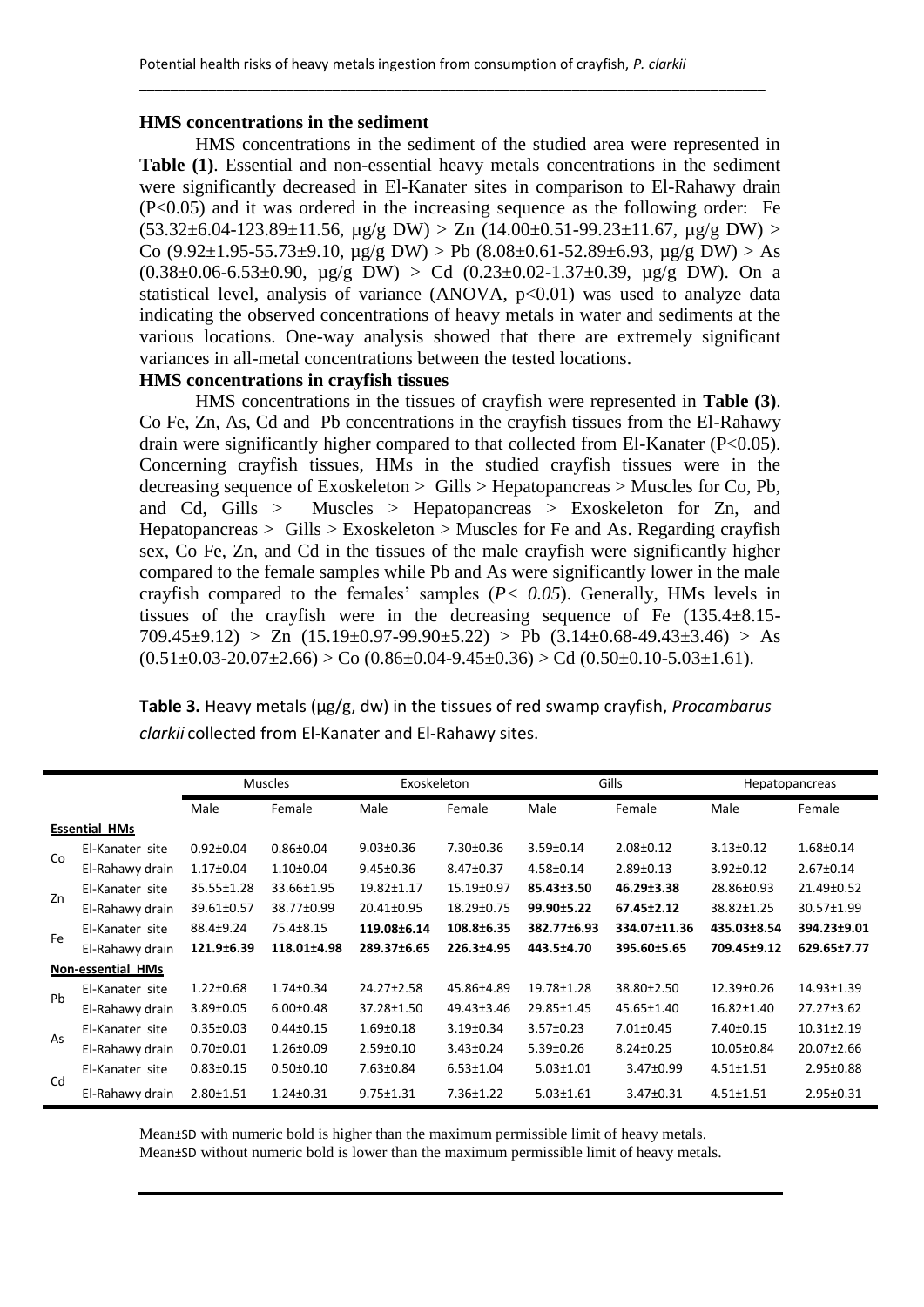According to the results in **Table (4)**, analysis of variance (ANOVA, p0.05) indicates the measured levels of heavy metals in several tissues (exoskeleton, muscle, gills, and hepatopancreas) of red swamp crayfish, *P. clarkii*, collected from various locales (El-Kanater sites and El-Rahawy drain). It was significant differences in the one-way analysis of variance between the different sites, organs, and sex for all metals. However, analysis of two ways of ANOVA provided evidence that there were highly significant differences between different sites and tissues in the same-sex groups for all studied metals, except Cd. On the other hand, the interaction between different sites and sex groups at the same organs was non-significance, except for Co and As which showed significant differences. Moreover, the interaction between different organs and sex groups at the same sites was significant, except for Cd and Fe which showed non-significance differences.

**Table 4.** Results of analysis of variance (ANOVA) performed on heavy metals recorded from different tissues of red swamp crayfish, Procambarus clarkii collected from El-Kanater and El-Rahawy sites.

| Source<br>Dependent Variable                                                                                                                | <b>Sites</b> | Organs   | <b>Sex</b> | Sites *<br>organs | <b>Sites</b><br>*Sex | Organs *<br><b>Sex</b> |  |  |  |
|---------------------------------------------------------------------------------------------------------------------------------------------|--------------|----------|------------|-------------------|----------------------|------------------------|--|--|--|
| Co                                                                                                                                          | 87.256       | 3038.345 | 269.237    | 9.419             | 7.055                | 51.873                 |  |  |  |
| Zn                                                                                                                                          | 194.097      | 1539.718 | 444.159    | 33.474            | 0.232                | 155.290                |  |  |  |
| Fe                                                                                                                                          | 298.841      | 786.115  | 82.995     | 89.913            | 0.084                | 1.553                  |  |  |  |
| Pb                                                                                                                                          | 111.182      | 619.359  | 300.101    | 8.062             | 0.553                | 35.413                 |  |  |  |
| As                                                                                                                                          | 66.438       | 344.232  | 115.250    | 27.659            | 8.172                | 26.014                 |  |  |  |
| Cd                                                                                                                                          | 5.687        | 81.572   | 23.996     | 1.903             | 1.116                | 0.346                  |  |  |  |
| $\overline{F}$ - value with numeric bold is non-significant at $p < 0.05$ .<br>F- value without numeric bold is significant at $p < 0.05$ . |              |          |            |                   |                      |                        |  |  |  |

# **Human risk assessment Estimated daily intake (EDI)**

**Table 5** shows the estimated daily intake (EDI, mg/kg/day) and target hazard quotients (THQ) for trace metals in the muscles of crayfish. EDI in crayfish muscles of El-Rahawy drain ranged from 7E-05 to 2E-02 mg/kg/day for normal consumers and from 3E-04 to 1E-01mg/kg/day for the habitual consumer. In crayfish of El-Kanater sites, however, EDI varied from 5E-05 to 2E-02 mg/kg/day for the normal consumer, and from 2E-04 to 8E-02 mg/kg/day for the habitual consumer.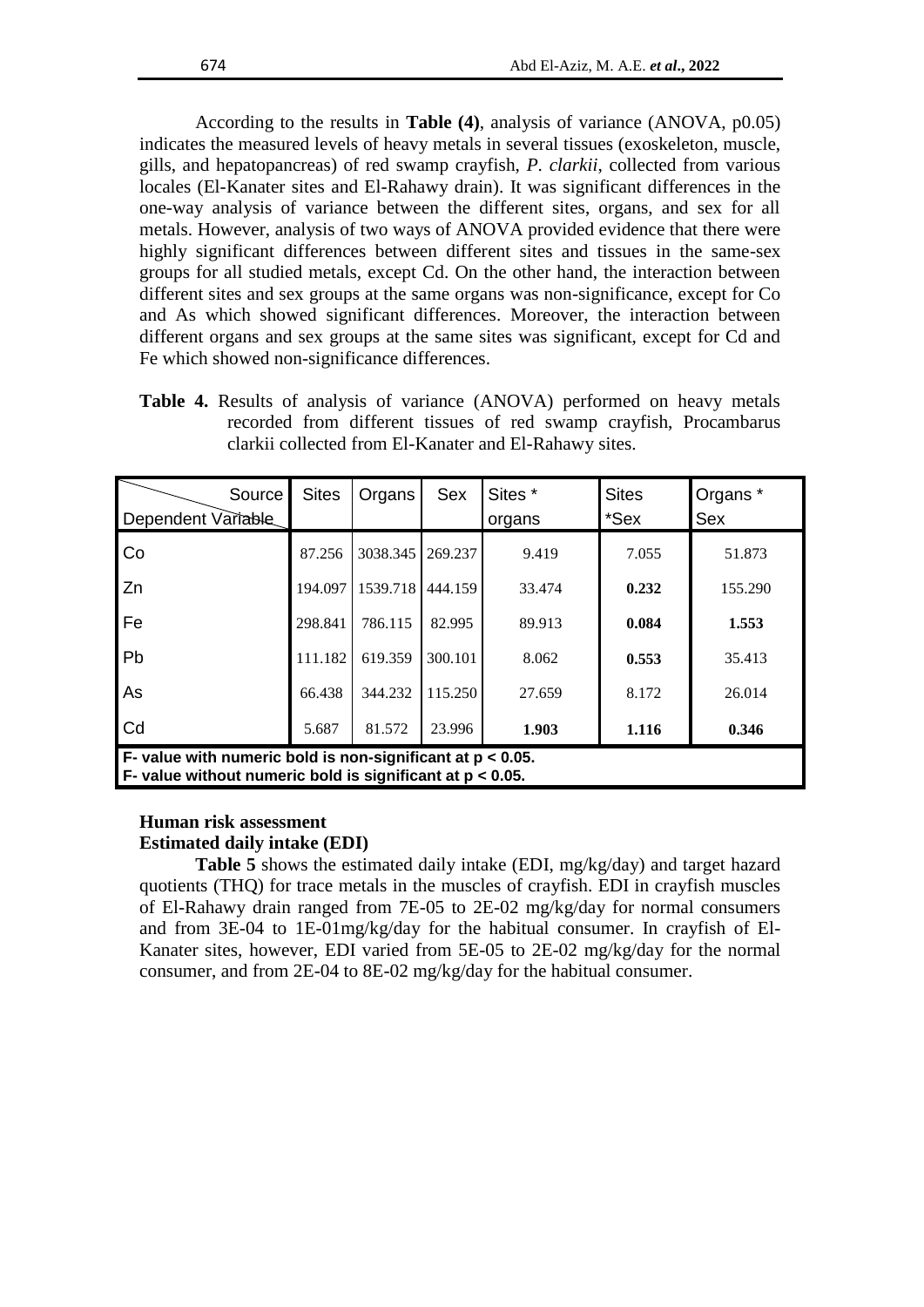|        | El-Kanater      |          |            |          |                 |          |            |          |             |
|--------|-----------------|----------|------------|----------|-----------------|----------|------------|----------|-------------|
|        | EDI (mg/kg/day) |          | <b>THQ</b> |          | EDI (mg/kg/day) |          | <b>THQ</b> |          |             |
|        | Normal          | Habitual | Normal     | Habitual | Normal          | Habitual | Normal     | Habitual |             |
| Male   |                 |          |            |          |                 |          |            |          | <b>ORDs</b> |
| Co     | 9E-05           | 4E-04    | 3E-02      | 1E-01    | 1E-04           | 5E-04    | 4E-02      | 2E-01    | 0.003       |
| Zn     | 4E-03           | 2E-02    | 1E-02      | 6E-02    | 5E-03           | 2E-02    | 2E-02      | 7E-02    | 0.30        |
| Fe     | 2E-02           | 8E-02    | 3E-02      | 1E-01    | 2E-02           | 1E-01    | 3E-02      | 1E-01    | 0.04        |
| Pb     | 3E-04           | 1E-03    | 8E-02      | 4E-01    | 4E-04           | 2E-03    | 1E-01      | 5E-01    | 0.0036      |
| As     | 5E-05           | 2E-04    | 2E-02      | 7E-02    | 7E-05           | 3E-04    | 2E-02      | 1E-01    | 0.003       |
| Cd     | 8E-05           | 4E-04    | 8E-02      | 4E-01    | 3E-04           | 1E-03    | 3E-01      | 1E+00    | 0.001       |
| Female |                 |          |            |          |                 |          |            |          | <b>PTDI</b> |
| Co     | 8E-05           | 4E-04    | 3E-02      | 1E-01    | 1E-04           | 5E-04    | 3E-02      | 2E-01    | --          |
| Zn     | 3E-03           | 1E-02    | 1E-02      | 5E-02    | 4E-03           | 2E-02    | 1E-02      | 5E-02    | 70          |
| Fe     | 1E-02           | 6E-02    | 2E-02      | 8E-02    | 2E-02           | 9E-02    | 3E-02      | 1E-01    | 35          |
| Pb     | 5E-04           | 2E-03    | 1E-01      | 6E-01    | 7E-04           | 3E-03    | 2E-01      | 8E-01    | 0.25        |
| As     | 9E-05           | 4E-04    | 3E-02      | 1E-01    | 1E-04           | 5E-04    | 4E-02      | 2E-01    | 0.14        |
| Cd     | 5E-05           | 2E-04    | 5E-02      | 2E-01    | 1E-04           | 5E-04    | 1E-01      | 5E-01    | 0.07        |

**Table 5.** EDI and THQ of heavy metals in red swamp crayfish, *Procambarus clarkii* collected from El-Kanater and El-Rahawy sites.

**PTDI**, Permissible tolerable daily intake (mg/day/70 kg, body weight, **FAO/WHO, 2004**).

**ORDs**, represents for oral reference doses of HMs (mg/kg/days, **USEPA 2018b**).

#### **Non-cancer risk**

The **THQ** produced by Hms intake in crayfish and fish muscles is represented in Figs. 3–8. The 95th percentiles of the THQ and HI were used to rank the noncancer risk of each metal across species and organs.

**THQ** values calculated for this study were all below 1 implying that consumption of crayfish muscles in the El-Rahawy drain will not impose any health implications for people who consume both normal and habitual amount of crayfish except, Cd was > 1. In crayfish of El-Kanater sites, however, HQ varied from 1E-02 and 1E-01 for the normal consumer, and 5E-02 and 6E-01 for the habitual consumer. Additionally, the order of **HI** in the muscles of a male was HI- El-Rahawy drain > HI- El-Kanater sites, 0.47 and 0.24, respectively for people who eat a normal amount of fish; 2.12 and 1.10, respectively for habitual crayfish eaters. For female crayfish eaters, it was HI- El-Rahawy drain > HI- El-Kanater sites, 0.41 and 0.27, respectively for normal people; 1.87 and 1.22, respectively for habitual crayfish eaters (**Fig. 2**).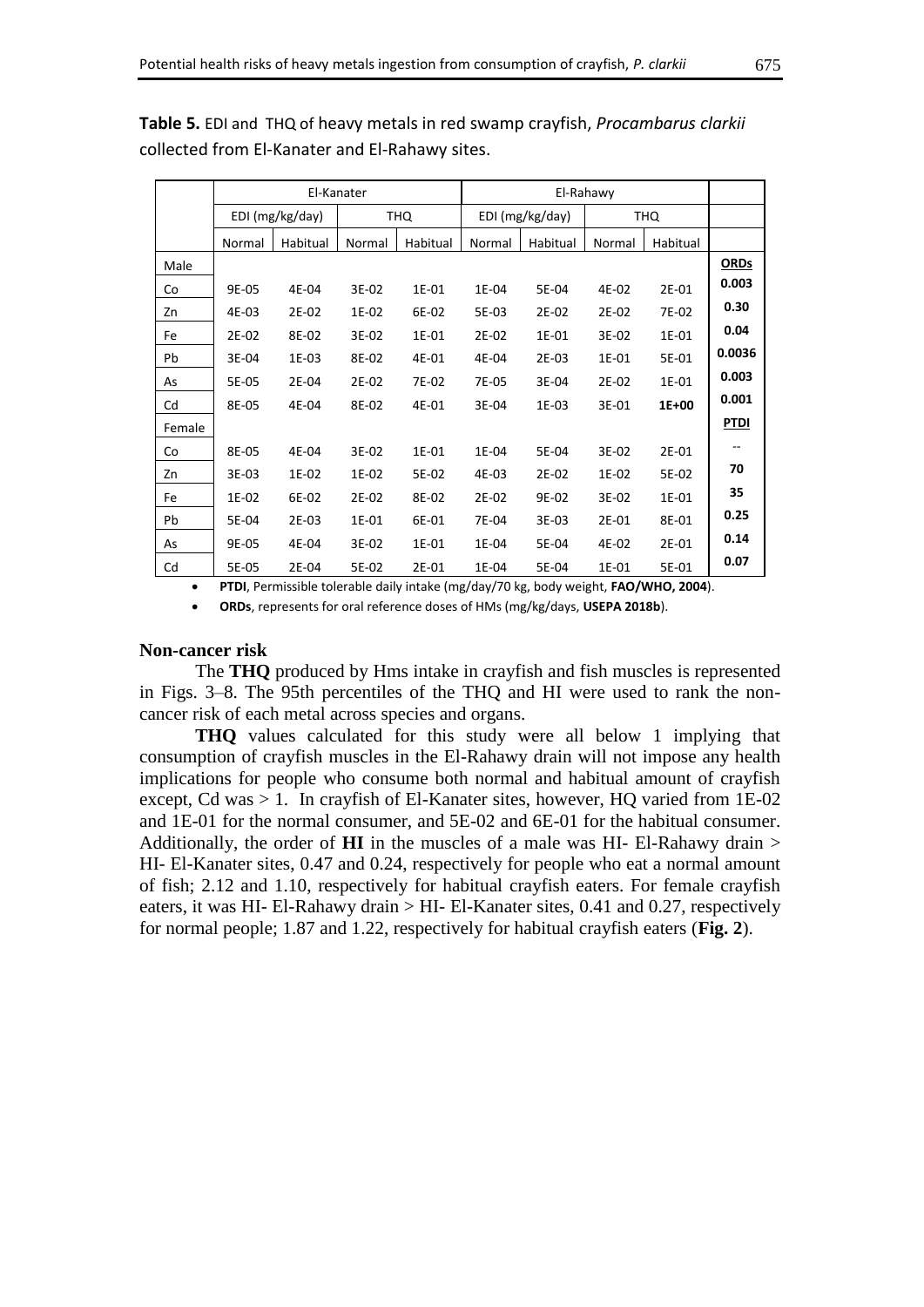

**Figure 2.** Hazard index (HI) for heavy metals in muscles of red swamp crayfish, *Procambarus clarkii* collected from El-Kanater and El-Rahawy sites.

# **Cancer risk (CR)**

The CR values for As, Cd, and Pb were determined for both normal and habitual consumers in the crayfish muscles of the El-Rahawy drain and El-Kanater sites, and the results are presented in **Figs. (3-5).** The permissible limit for lifelong exposure to carcinogens was determined between 1E–4 (lifetime risk of acquiring cancer is 1 in 10,000) and 1E–6 (risk of developing cancer over a lifetime is 1 in 1,000,000). Using the permissible level of E–4, the CR values for Since and Cd offer a risk of cancer to normal consumers of catfish muscles from both study locations, as the CR values exceeded the specified limit. However, the CR values for Pb in the muscles of crayfish were less than 1E−6 for both normal and habitual consumers.



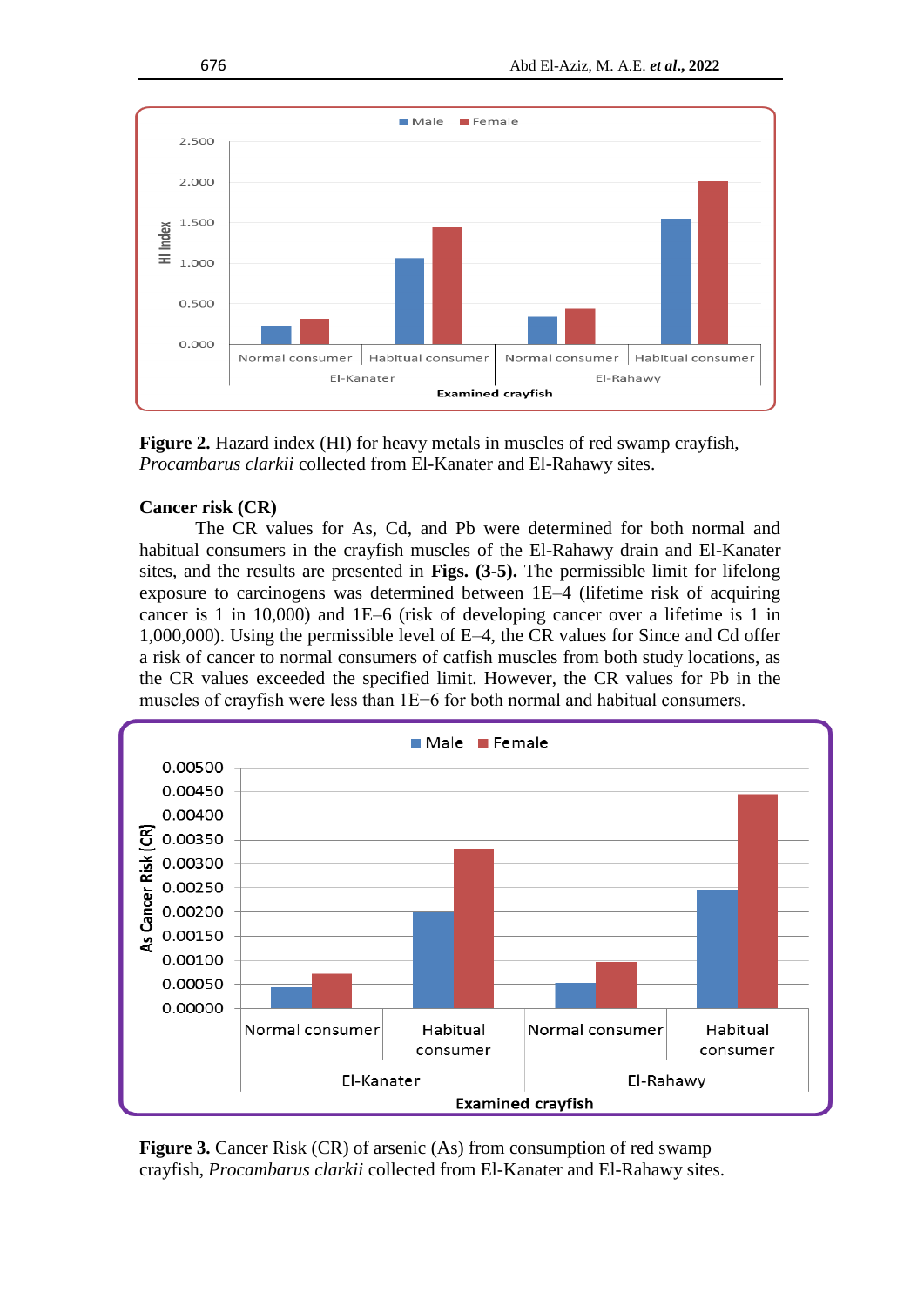

**Figure 4.** Cancer Risk (CR) of lead (Pb) from consumption of red swamp crayfish, *Procambarus clarkii* collected from El-Kanater and El-Rahawy sites.



**Figure 5.** Cancer Risk (CR) of cadmium (Cd) from consumption of red swamp crayfish, *Procambarus clarkii* collected from El-Kanater and El-Rahawy sites.

# **DISCUSSION**

# **Heavy metals levels in water**

Essential heavy metals; Co Fe, and Zn, non-essential heavy metals; AS, Cd & Pb concentrations in the water of the studied area were significantly increased in the El-Rahawy drain compared to El-Kanater sites (P<0.05). These increased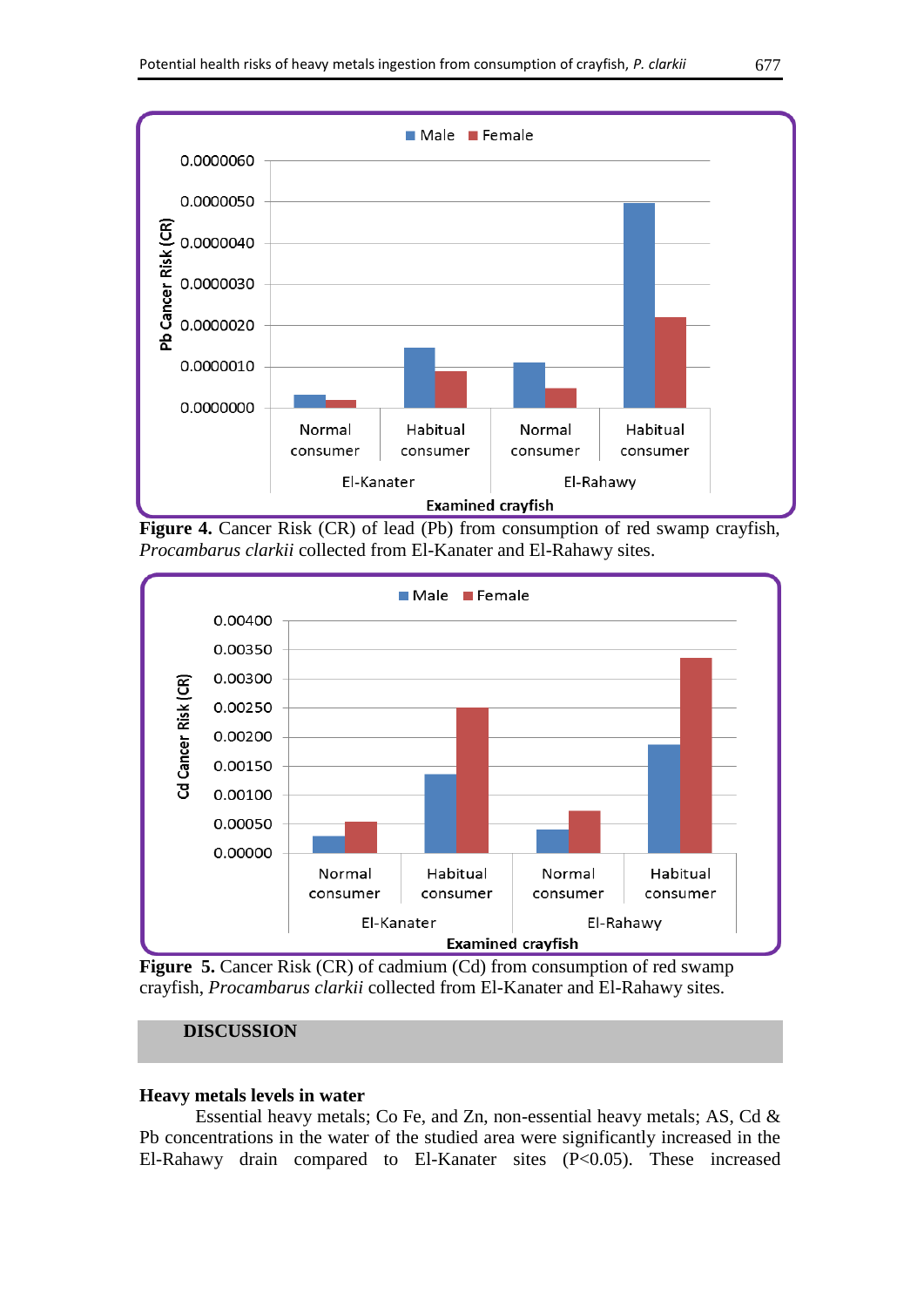concentrations are almost certainly a result of anthropogenic sources (**Abdel-Satar** *et al.,* **2017**).

Levels of HMs in the water of the studied sites were in the decreasing sequence in the following order:  $Fe > Zn > Pb > Co > Cd > As$ . This arrangement is consistent with Ibrahim and Omar (2013), who said that the order of heavy metals in water samples from locations along the Nile was Fe>Zn>Mn>Cu>Ni>Pb>Cd>Cr>Hg.

Cobalt and arsenic levels in the water of El-Kanater sites and El-Rahawy drain were lower compared to the standard acceptable levels set by **WHO (2011)** and **USEPA, (2018a)**. Also, zinc levels in the water of studied sites were lower compared to the standard acceptable levels set by **EOS (2005), CCME (2007), WHO (2011),** and **Egyptian guidelines (2013)**. Fe and Cd are higher compared to the acceptable limit in the El-Rahawy drain and lower in the El-Kanater sites (**EOS, 2005**; **CCME, 2007; WHO, 2011; Egyptian guidelines, 2013)**. Lead is higher in both sites compared to the standard acceptable levels set by **EOS (2005), CCME (2007), WHO (2011),** and **Egyptian guidelines (2013).** These results were lower compared to those recorded by **El-Bouraie** *et al.* **(2010)** who reported that Cd and Zn concentrations in the water of the El-Rahawy drain were  $2.5$  and  $32 \text{ ug/L}$ . respectively. Also, **El Shakour and Mostafa (2012)** revealed that cadmium, zinc, and iron levels in the water of the El-Rahawy drain were 2, 29, and  $\langle 200 \ \mu g/L$ , respectively.

#### **Heavy metals levels in sediment**

Essential and non-essential heavy metals concentrations within the sediment were significantly decreased in El-Kanater sites compared to the El-Rahawy drain (P<0.05). The High levels of all studied metals were recorded at the El-Rahawy drain reflecting the overwhelming influence of wastewater on metals distribution in the Nile water. It had been ordered within the increasing sequence as the following order:  $Fe > Zn > Co > Pb$ ) > As > Cd. The arrangement of these metals is taken into account in agreement with **Ibrahim and Omar (2013)** who mentioned that the heavy metals in sediment samples from areas of the River Nile were Fe>Zn>Mn>Cu>Ni>Pb>Cd>Cr>Hg.

The cadmium ion in the present study  $(1.37\pm0.39 \text{ µglg})$  was higher than that reported by **El-Bouraie** *et al***. (2010)** who determined that the Cd in the sediment of the El-Rahawy drain was 0.81 µglg. It was less than 35.68±4.42 µglg observed by Yehia and **Sebaee (2012).** Heavy metals in the studied sediment were lower than that reported by **El Assal and Abdel-Meguid (2017).** Also, **Yehia and Sebaee., 2012** determined the levels of Zn, Fe, and Cd in the sediment of El-Kanater sites were 92.68 $\pm$ 0.37, 112.4 $\pm$ 8.2, and 30.22 $\pm$ 3.82 µglg dw.

#### **Essential metals levels in crayfish tissues**

Contamination with heavy metals may be a serious hazard in the aquatic environment. Several of them are critical, serve biological functions in aquatic species, and are referred to as vital heavy metals (**AL-Taee** *et al.,* **2020**). Copper, chromium, zinc, nickel, cobalt, and iron are all key metals that the body needs to function well. Otherwise, an insufficient quantity results in deficiency disorders, while an excessive amount results in toxicity (**Sivaperumal** *et al.,* **2007 Abadi** *et al.,* **2014**). Crayfish absorb hazardous substances, such as heavy metals hundreds or thousands of times greater than levels found in the water, sediment, and diet (**Osman**  *et al.,* **2007**).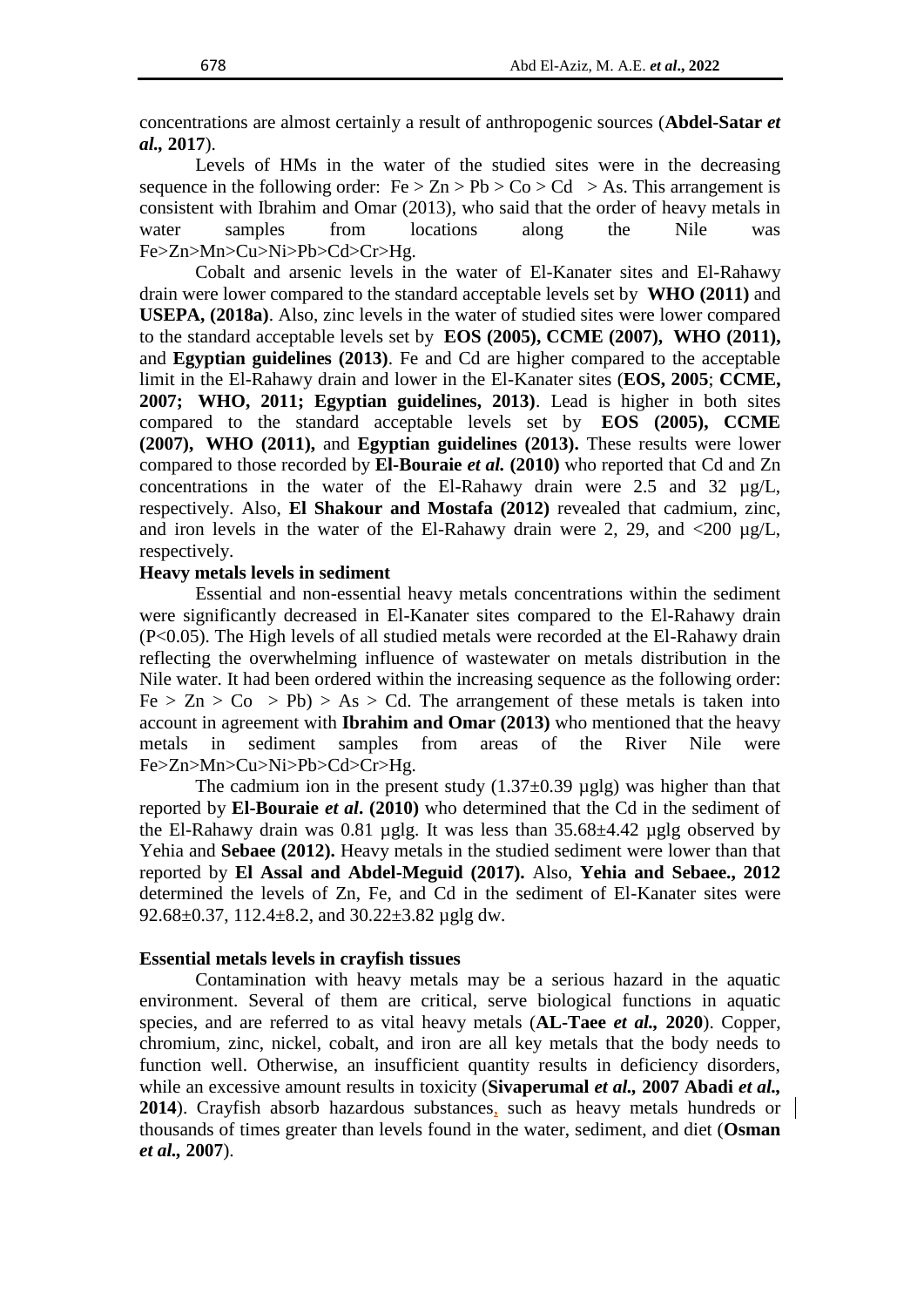Concerning crayfish tissues, HMs in the studied crayfish tissues were in the decreasing sequence as Muscles > Gills > Hepatopancreas > for Co. However, Co levels of crayfish tissues fluctuated between 0.86±0.04 in muscles and 9.45±0.36 in the exoskeleton. These results are beyond that recorded by **Canpolat** *et al.* **(2018)** who reported that the level of cobalt in the muscle of crayfish from Turkey ranged between 0.011- 0.052  $\mu$ g/g with a 0.029  $\mu$ g/g mean value.

Iron is a critical nutrient for almost all species since it is involved in several components of the photosynthetic apparatus, respiratory processes, DNA synthesis, and hence the delivery and storage of oxygen. Iron may be harmful in high doses, however, the shortage of dissolved iron in the seas is a source of contention **(Galbraith** *et al.,* **2019)**. Iron in the studied crayfish tissues was in the decreasing sequence of Hepatopancreas > Gills > Exoskeleton > Muscles. This finding differs from **Abdel Gawad** *et al.* **(2018)** who recorded that, the highest values of iron levels in the tissues of crayfish collected from the El-Rahawy drain were recorded in the Exoskeleton and the lowest values were observed in muscles.

Zn is a trace element that is present in almost every cell and a broad range of foods. Zn plays a critical function in various metalloenzymes and as a catalyst for controlling the activity of particular Zn-dependent enzymes (**Oehlenschlger, 2002; Marn-Guirao** *et al.,* **2008**). Zn is also required for aquatic creatures, such as crayfish; nevertheless, at its maximum concentration, Zn becomes toxic. Numerous experts assume that high Zn levels in marine fish are mostly due to dietary Zn (**Xu and Wang, 2002**). Zinc levels in the studied crayfish tissues were in the decreasing sequence of Gills > Muscles > Hepatopancreas > Exoskeleton. These findings agree with **Gedik** *et al.* **(2017)** who recorded zinc levels in crayfish tissues were in the decreasing sequence of Gills > Muscles > Hepatopancreas > Exoskeleton and differ with **Abdel Gawad** *et al.* **(2018)** who mentioned that the maximum value of Zn concentrations indicated was detected in the exoskeleton and the minimum value measured in muscles. Also, **Goretti** *et al.* **(2016)** observed that the Zn levels higher accumulate in the hepatopancreas (Detoxification tissue) compared to the muscles (Not-detoxification tissue).

### **Non-essential metals levels in crayfish tissues**

Even in low quantities, non-essential heavy metals are considered dangerous (**AL-Taee** *et al.,* **2020**). These do not have biological functions and are referred to as xenobiotics; when their concentrations are elevated, they produce homeopathic effects in tissue; these include aluminum, mercury, lead, cadmium, and arsenic, among others (**Sfakianakis** *et al.,* **2015**).

Cadmium is considered one of the most toxic heavy metals. It is considered a nonessential element and causes toxic effects on aquatic organisms (**Okocha & Adedeji, 2011; Abbas, 2015**). Pb and Cd in the studied crayfish tissues were in the decreasing sequence of exoskeleton > gills > hepatopancreas > muscles. The current findings indicate that the muscles of the crayfish accumulate the least amount of Cd. These findings corroborated those of the **USEPA (2012),** suggesting that Cd accumulates at low levels in muscle but larger levels in other tissues. Moreover, **Abdel Gawad** *et al.* **(2018)** revealed that the higher value of Cd and Pb concentrations indicated was detected in the exoskeleton and the lower value was measured in muscles. Moreover, **Goretti** *et al.* **(2016)** observed that the Cd and Pb concentrations higher accumulate in the hepatopancreas (Detoxification tissue) as compared to the muscles (Not-detoxification tissue).

These results coincide with that mentioned by **Saeed (2011).** This author reported that the gills and liver as highly Pb-accumulated organs in different fish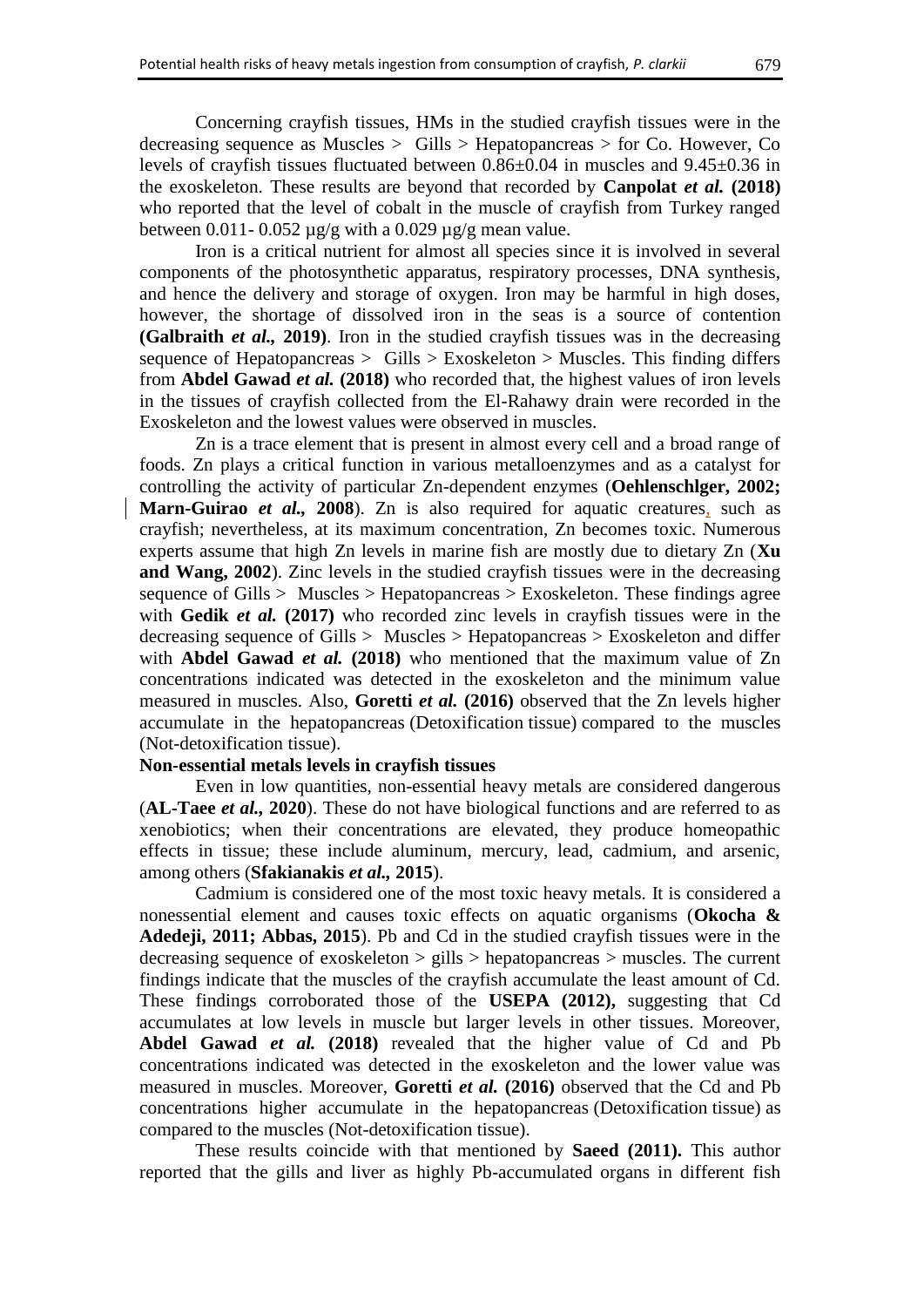species. **Meyer et al. (1991)** showed that lead levels were elevated in the crayfish *Astacus astacus*, particularly in the digestive gland (hepatopancreas), carapace, and gills, but were extremely low in the hindgut and muscle. These findings disagree with Gedik et al., (2017) who recorded HM levels in crayfish tissues were in the decreasing sequence of hepatopancreas > gills > muscles > exoskeleton for lead and hepatopancreas > gills > exoskeleton > muscles for cadmium.

The least affected tissues were abdominal muscles (**Madigosky** *et al.,* **1991).** According to **Gilbert and Avenant-Oldewage (2014),** the liver is the principal detoxification organ. The above results showed that the crayfish *P. clarkii* tend to accumulate Cd and Pb in the exoskeleton and hepatopancreas than in the muscles. This indicates that it may be safe for human consumption.

Arsenic enters the aquatic environment through industrial effluents, such as smelting operations and electric generator effluents, as well as agricultural runoff, while arsenic is ingested by gills or polluted feeds (**Ahmed** *et al.,* **2008**). The amounts of arsenic in the crayfish tissues investigated decreased in the following order: Hepatopancreas > Gills > Exoskeleton > Muscles. These findings corroborate those of **Ariano** *et al.* **(2021),** who showed that the greatest concentrations of As in crayfish tissues were found in the hepatopancreas, whereas the lowest concentrations were found in the muscles.

Generally, HMs levels in tissues of the crayfish were in the decreasing sequence of Fe  $(135.4\pm8.15-709.45\pm9.12) > Zn (15.19\pm0.97-99.90\pm5.22) > Pb$  $(3.14\pm0.68-49.43\pm3.46)$  > As  $(0.51\pm0.03-20.07\pm2.66)$  > Co  $(0.86\pm0.04-9.45\pm0.36)$  > Cd  $(0.50\pm0.10-5.03\pm1.61)$ . These findings differ with **Ariano** *et al.* (2021) who reported that the HM levels in crayfish tissues were in the decreasing sequence of Zn  $> Cu > As > Cr > Cd.Pb$  for muscles and  $Zn > Cu > As > Cr > Cd > Pb$  for hepatopancreas.

According to **FAO (2016),** iron levels in different tissues of crayfish from the studied sites were exceeding the permissible levels (100  $\mu$ g/g), except for muscles of El-Kanater sites. However, Zn metals in crayfish tissues from the studied sites were lower than the maximum permissible levels (40 µg/g), except for gills. On the other hand, non-essential metals levels in crayfish tissues from the studied sites were higher than the FAO permissible value of 0.5 µg/g for As, 0.05 µg/g for Cd, and 2 µg/g for Pb **(FAO, 2016)** except muscles from El-Kanter sites.

#### **Human risk assessment**

#### **Estimated daily intake (EDI)**

We used estimated daily intakes (EDIs) to calculate both the significant noncarcinogenic risk (THQ) and the carcinogenic risk (CR) associated with the use of aquatic products (**Liu** *et al.,* **2018**). Daily exposure to harmful substances via the consumption of foods containing heavy metals was utilized to ensure that the absence of any adverse impact on human health occurred throughout the course of a person's lifetime (**Baki** *et al.,* **2018**). The EDI values in crayfish muscles from El-Kanater sites and the El-Rahawy drain were between 5E-05 and 2E-02 mg/kg/day for typical users and between 2E-04 and 1E-01 mg/kg/day for habitual consumers. The EDI readings for the majority of heavy metals were below the FAO/WHO Joint Expert Committee on Food Additives' preliminary tolerable daily intake (PTDI) recommendations (**Anandkumar** *et al.,* **2020 Xiong** *et al.,* **2020**). These findings suggest that the heavy metals consumed as a consequence of crayfish intake are unlikely to pose significant health hazards.

**Non-cancer risk**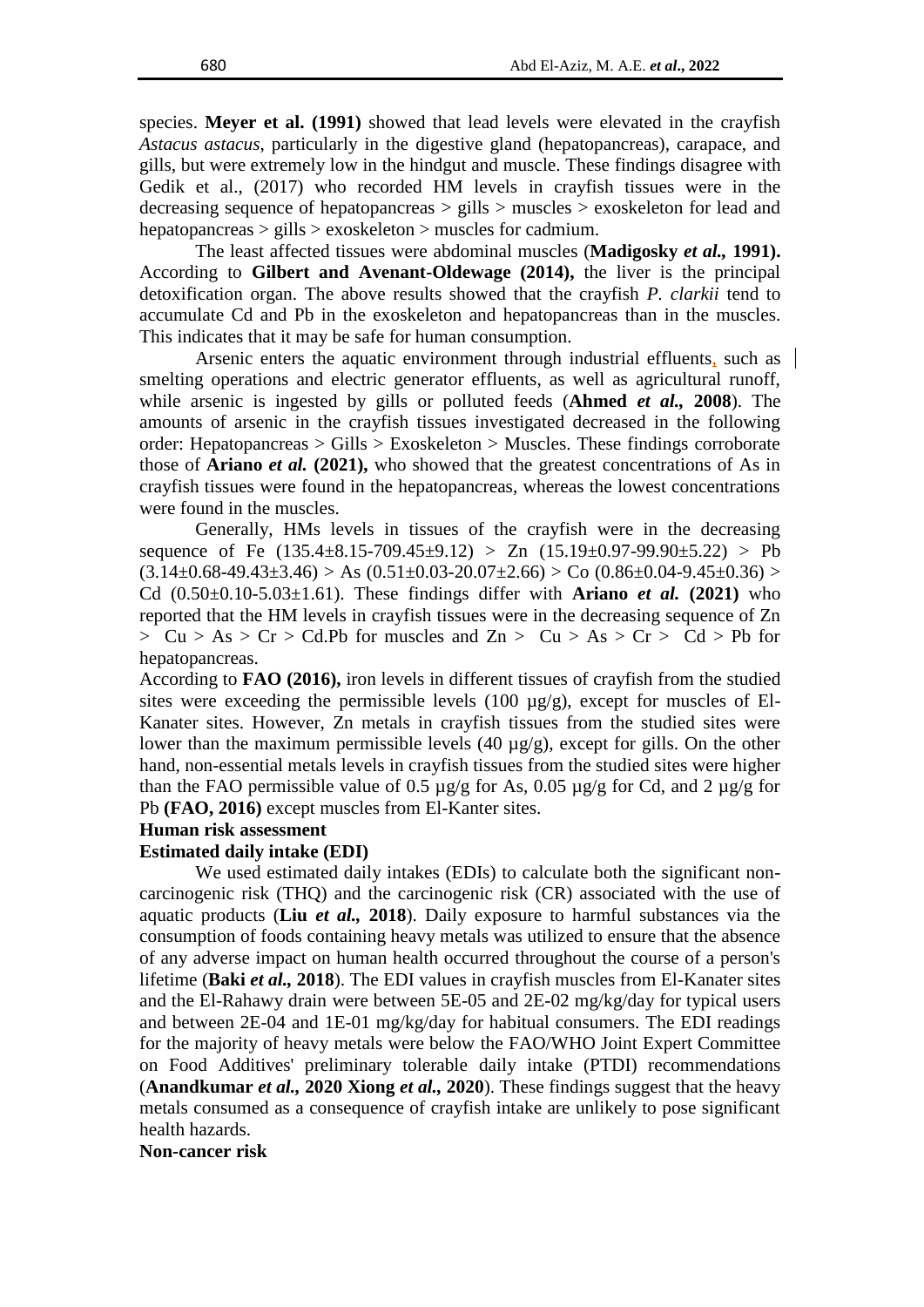**THQ** has a permissible limit of one. When THQ is less than the unit limit, it indicates that the exposure amount is less than the reference dosage; consequently, pollution exposure has no detrimental impact on lifetime consumption (**Yi** *et al.,* **2011**).

**THQ** values calculated for this study were all below 1 implying that consumption of crayfish muscles from El-Kanater is for the normal and habitual consumer. However, the THQ values of Cd of crayfish muscles from the El-Rahawy drain were> 1 indicating that poses health implications for people who consume the habitual amount of crayfish muscles.

The **HI** values of the crayfish muscles from the El-Rahawy drain and El-Kanater sites were lower than one for people who eat a normal amount of crayfish. The aforementioned results indicate that crayfish muscles have no non-carcinogenic effects. On the other hand, the **HI** values of the male crayfish muscles from the El-Rahawy drain and El-Kanater sites were 2.12 and 1.10, respectively for habitual crayfish eaters. For female crayfish eaters, it was 1.87 and 1.22, respectively for habitual crayfish eaters. These values are more than one, indicating that crayfish muscles may have anticancer properties in frequent crayfish eaters.

# **Cancer risk (CR)**

As, Cd, Cr, and Pb have been identified as carcinogens by the International Agency for Research on Cancer (**Bonsignore** *et al.,* **2018**). The findings indicate that oral intake is the predominant route of exposure to heavy metals. The CR values for As, Cd, and Pb were determined in the crayfish muscles of normal and regular users in the El-Rahawy drain and El-Kanater sites. Using the acceptable limit of E–4, the CR values for Pb in the muscles of crayfish were less than 1E−6 for both normal and habitual consumers. However, As and Cd pose a cancer risk to normal and habitual consumers of crayfish muscles of both studied sites as the CR values were higher than the set limit. These findings show that it is vital to monitor the concentrations of Cd and As metals in crayfish from both locations (El-Rahawy drain and El-Kanater sites) to minimize possible health hazards.

#### **CONCLUSIONS AND RECOMMENDATION**

- Heavy metals in water, sediment, and crayfish tissues were significantly higher in El-Rahawy drain compared to El- Kanater station. This indicates that El-Rahawy drain has more heavy metal pollution than El- Kanater station.
- The hepatopancreas of crayfish accumulated higher levels of heavy metals than the other tissues, which is consistent with previous research.
- Muscle of crayfish accumulated heavy metals at the lowest levels when compared to the international (WHO/FAO) fishery products guidelines, the accumulation of metals in the muscle tissues of crayfish was below the maximum permissible limits.
- Heavy metal concentrations in crayfish tissues, particularly the hepatopancreas, appear to be useful pollution biomarkers.
- Finally, As and Cd pose a cancer risk for normal and habitual eaters consuming the muscular crayfish should be considered a hazard message based on data indices and human health viewpoint. Accordingly, the current study recommends a government environmental management in Egypt to conduct routine HM monitoring in the El-Rahawy drain in order to lessen potential health risks.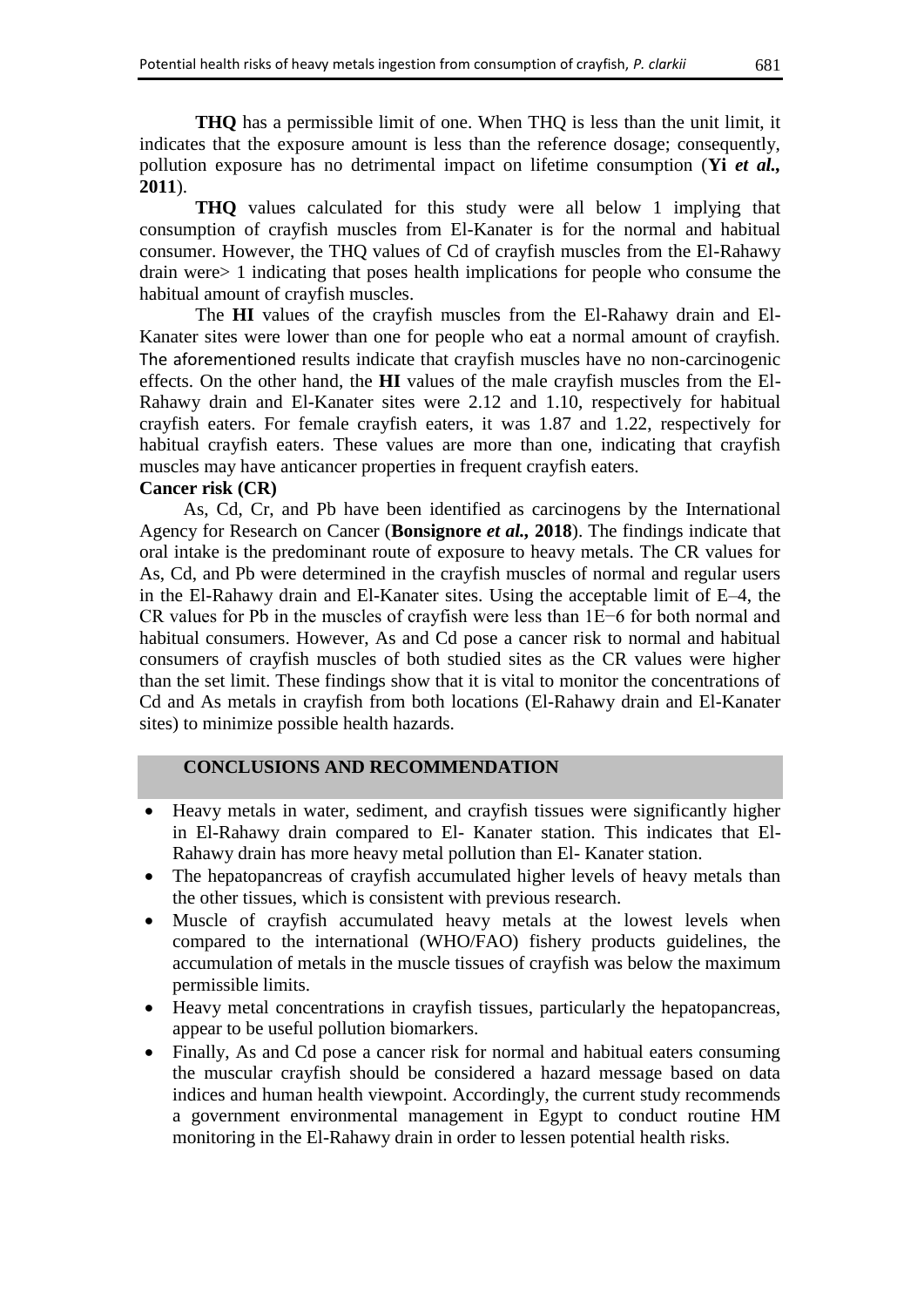#### **HIGHLIGHT**

- HMs were measured by an inductively coupled plasma optical emission spectrophotometer.
- HMs in the water, sediments, and crayfish were significantly increased in El-Rahawy drain compared to El-Kanater site.
- Hazard index of HM was examined for normal and habitually crayfish eaters.
- As and Cd pose a cancer risk to normal and habitual consumers of crayfish muscles.

## **REFERENCES**

- **Abadi, D.; Dobaradaran, S.; Nabipour, I.; Lamani, X.** and **Ravanipour, M.** (2014). Comparative investigation of heavy metal, trace, and macro element contents in commercially valuable fish species harvested from the Persian Gulf Environ Sci Pollut Res, **22**(9):6670-6678.
- **Abbas, M.M.M.; Shehata, S.M.; Talab, A.S.** and **Ghanem, M.H.** (2021). Effect of Traditional Processing Methods on the Cultivated Fish Species, Egypt. Part I. Mineral and Heavy Metal Concentrations. Biol Trace Elem Res., **200**: 2391–2405. Doi: [https://doi.org/10.1007/s12011-021-02840-w.](https://doi.org/10.1007/s12011-021-02840-w)
- **Abbas, M.M.M.** (2015). Accumulation of HMs levels in the water, sediment, and some fish species inhabiting EL-Max Bay, Alexandria, Egypt. M. Sc. Thesis, Zool. Dept, Fac. Sci., Al-Azhar University, Egypt, 367pp.
- **Abdel Gawad, S.S.; El-Saied, A.A.M.; Mahmoud, N.H.; El-Fiqy, F.A.** and **Shaaban E.A.**  (2018). The use of freshwater crayfish Procambarus clarkii as an indicator of the bioavailability of some heavy metals in different watercourses in Egypt and the risk assessment of these metals, Egyptian Journal of Aquatic Biology & Fisheries Zoology Department, Faculty of Science, Ain Shams University, Cairo, Egypt, **22**(5): 121- 135.
- **Abdel-Satar, A.M.; Ali, M.H.H.** and **Goher, M.E.** (2017). Indices of water quality and metal pollution of Nile River, Egypt. Egyptian J. of Aquatic Research, **43**: 21–29.
- **Aboul-Ela, T.A.; Fayed, S.E.** and **Ghazy, M.M.** (1990). Zooplankton as a parameter of pollution of the Nile water in Egypt. Proc Zool Soc AR Egypt., **21**: 203-217.
- **Ahmed, A.S.S.; Rahman, M.; Sultana, S.; Babu, S.** and **Sarker, M.S.I.** (2019). Bioaccumulation and heavy metal concentration in tissues of some commercial fishes from the Meghna river estuary in Bangladesh and human health implications. Mar. Pollut. Bull., **145**: 436–447.
- **Ahmed, K.; Akhan, A.A.; Hasan, M.; Islam, M.** and **Hasan, A.,** (2008). Toxicity of arsenic (sodium arsenite) to freshwater spotted snakehead Channa punctatus (Bloch) on cellular death and DNA content. Am Eurasian J. Agric. Environ. Sci., **4**: 18-22.
- **Alipour, M.; Sarafraz, M.; Chavoshi, H.; Bay, A.; Nematollahi, A.; Sadani, M.; Fakhri, Y.; Vasseghian, Y.** and **Khaneghah, A.M.,** (2021). The concentration and probabilistic risk assessment of potentially toxic elements in fillets of silver pomfret (*Pampus argenteus*): a global systematic review and meta-analysis. J. Environ. Sci., **100**:167–180.
- **AL-Taee, S.K.; Karam, H.** and **Ismail, H.K.** (2020). Review on some heavy metals toxicity on freshwater fishes, Journal of Applied Veterinary Sciences, **5**(3): 78 -86.
- **Anandkumar, A.L.J.; Prabakaran, K., Xi J.; Leng, Z.R.,** and **Nagarajan, R.D.D.L.**  (2020). Accumulation of toxic elements in an invasive crayfish species (*Procambarus clarkii*) and its health risk assessment to humans. J. Food Compos. Anal. **88**: 103449.
- **AOAC (Association of Official Analytical Chemists)** (2012). Official methods of analysis.  $(15<sup>th</sup>$ ed.) Association of official analytical chemists Inc Washington, DC USA, 478pp.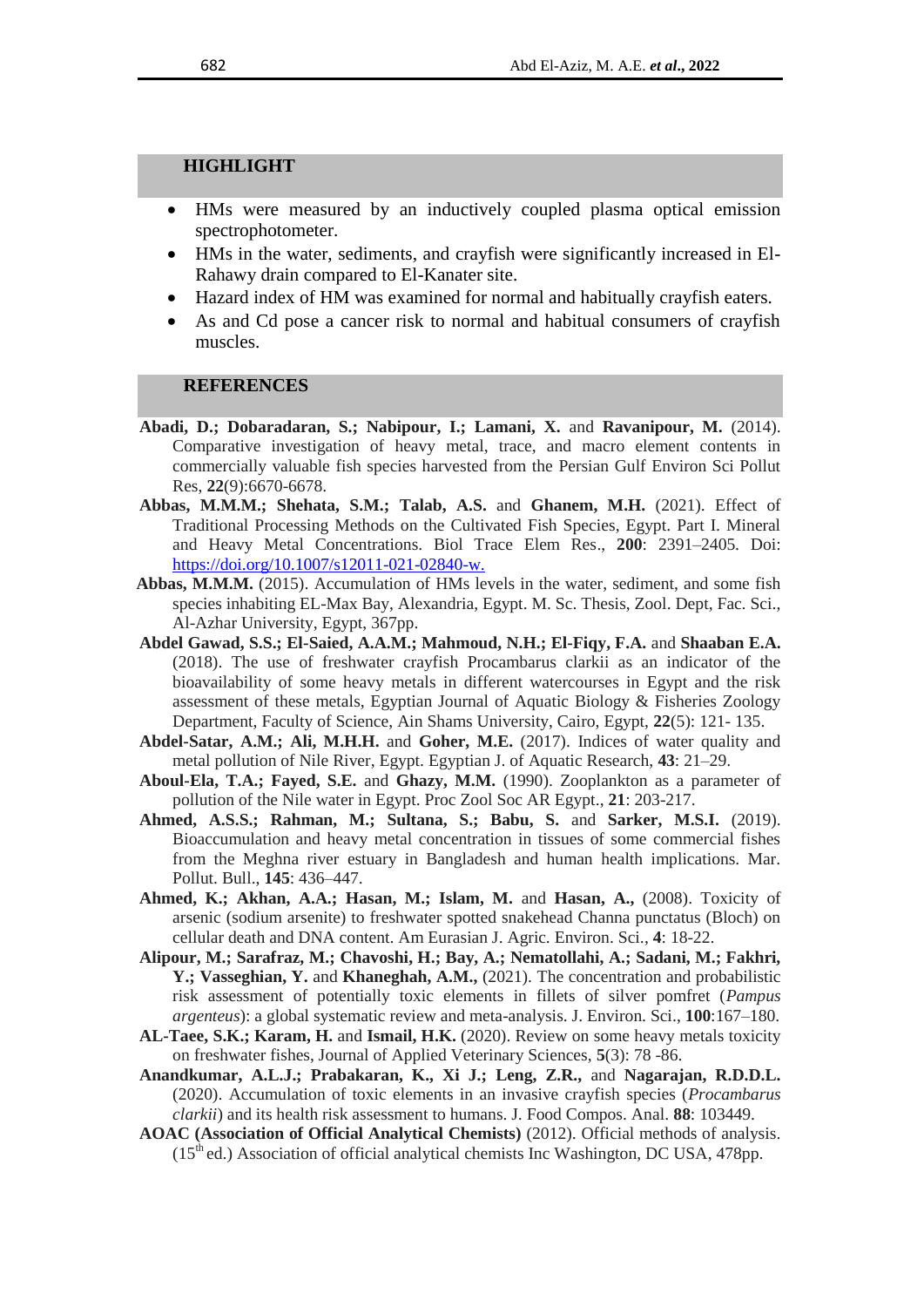- **APHA (American public Health Association)** (1995). Standard methods for the examination of water and waste. American public Health Association. New York, 1193pp.
- **Ariano, A.; Scivicco, M.; D'Ambola, M.; Velotto, S.; Andreini, R.; Bertini, S.** and **Severino, L.** (2021). Heavy Metals in the Muscle and Hepatopancreas of Red Swamp Crayfish (*Procambarus clarkii*) in Campania (Italy). Animals, **11**(7): 19-33.
- **Baki, M.A.; Hossain, M.M.; Akter, J.; Quraishi, S.B.; Haque Shojib, M.F.; Atique llah, A.K.M.** and **Khan, M.F.** (2018). Concentration of heavy metals in seafood (fishes, shrimp, lobster and crabs) and human health assessment in Saint Martin Island, Bangladesh, Ecotoxicol. Environ. Saf., **159**: 153-163.
- **Bonsignore, M.; Manta, DS.; Mirto, S.; Quinci, EM.; Ape, F.; Montalto, V.; Gristina, M.; Traina, A.** and **Sprovieri, M.** (2018). Bioaccumulation of heavy metals in fish, crustaceans, molluscs and echinoderms from the Tuscany coast, Ecotoxicology and Environmental Safety, **162:** 554-562. Doi: [https://doi.org/10.1016/j.ecoenv.2018.07.044.](https://doi.org/10.1016/j.ecoenv.2018.07.044)
- **Canpolat, O.; Dusukcan, M.** and **Baysal, N.** (2018). Some heavy metal levels in abdominal muscle of freshwater crayfish (*Astacus leptodactylus*) from Keban dam lake (Elazig, Turkey). Fresen Environ Bull, **27**: 1480-1485.
- **CCME (Canadian Council of Ministers of the Environment)** (2007). For the protection of aquatic life 2007. In: Canadian Environmental Quality Guidelines, Canadian Council of Ministers of the Environment, 1999, Winnipeg.
- **Crandall, K.A.** and **Buhay, J.E.** (2008). Global diversity of crayfish (Astacidae, Cambaridae, and Parastacidae–Decapoda) in freshwater. Hydrobiologia **595:** 295–301.
- **Cui, H.; Bashar, M.A.E.; Rady, I.; Abd El-Naggar, H.; El-Maoula, L.M.A.** and **Mehany, A.B.M.** (2020). Antiproliferative Activity, Proapoptotic Effect, and Cell Cycle Arrest in Human Cancer Cells of Some Marine Natural Product Extract. Oxidative Med. Cell. Longev., **35**: 7948705. Doi: [https://doi.org/10.1155/2020/7948705.](https://doi.org/10.1155/2020/7948705)
- **Duruibe, J.O.; Ogwuegbu, M.D.C.** and **Egwurugwu, J.N.** (2017). Heavy metal pollution and human biotoxic effects. International Journal of Physical Science., **2**: 112-118.
- **Egyptian Governmental Decree** (2013). For the protection of the Nile River and its waterways from pollution. Governmental Decree No. 92 of 2013 amending the Ministerial Decree No. 8 of 1982 on the executive Regulations of Law No. 48 of 1982.
- **El Assal, F. M.,** and **Abdel-Meguid, Z. A.** (2017). Impact of heavy metal pollution on Procambarus clarkii (Crustacea: Decapoda), from Egypt. Int. J. Waste Resour, **7:** 1-4.
- **El Bouraie, M.M.; El-Barbary, A.A.; Yehia, M.M.** and **Motawea, E.A. (2010).** Heavy metal concentrations in surface river water and bed sediments at Nile Delta in Egypt. Suo. **61**(1):1–12.
- **El Naggar, H.A.; Bashar, M.A.E.; Rady, I.; El-Wetidy, M.S.; Suleiman, W.B.; Al-Otibi, F.O.; Al-Rashed, S.A.; Abd El-Maoula, L.M.; Salem, E.-S.S.** and **Attia, E.M.H.;**  (2022). Two Red Sea Sponge Extracts (*Negombata magnifica* and *Callyspongia siphonella*) Induced Anticancer and Antimicrobial Activity. Appl. Sci., **12:** 1400. Doi: [https://doi.org/10.3390/app12031400.](https://doi.org/10.3390/app12031400)
- **El Shakour, E.H.A.** and **Mostafa, A.,** (2012). Water quality assessment of River Nile at Rosetta branch: impact of drains discharge. Middle-East J. Scient. Res. **12**(4), 413–423.
- **EL Shaikh, K.; Nada, A.S.** and **Yousief, Z.A.** (2005). Assessment of cadmium and lead in water, sediment and different organs of Procambarus clarkii (Girard, 1852) in the River Nile, Medical Journal of Islamic World Academy of Sciences **15**(4):161-167.
- **EOS (Egyption Organization for Standarization and Quality Control)** (2005). Maximum residue limits for heavy metals in food and water. Ministry of Industry. No. 2360/1993. Cairo. Egypt.
- **EU (European Union)** (2002). Heavy Metals in Wastes. Brussels: European Commission on Environment.
- **FAO (Food and Agriculture Organization)** (2020). The State of World Fisheries and Aquaculture 2020 – Sustainability in Action. FAO, Rome. http://www.fao.org/3/ca9 229en/CA9229EN.pdf. (Accessed 25 February 2021).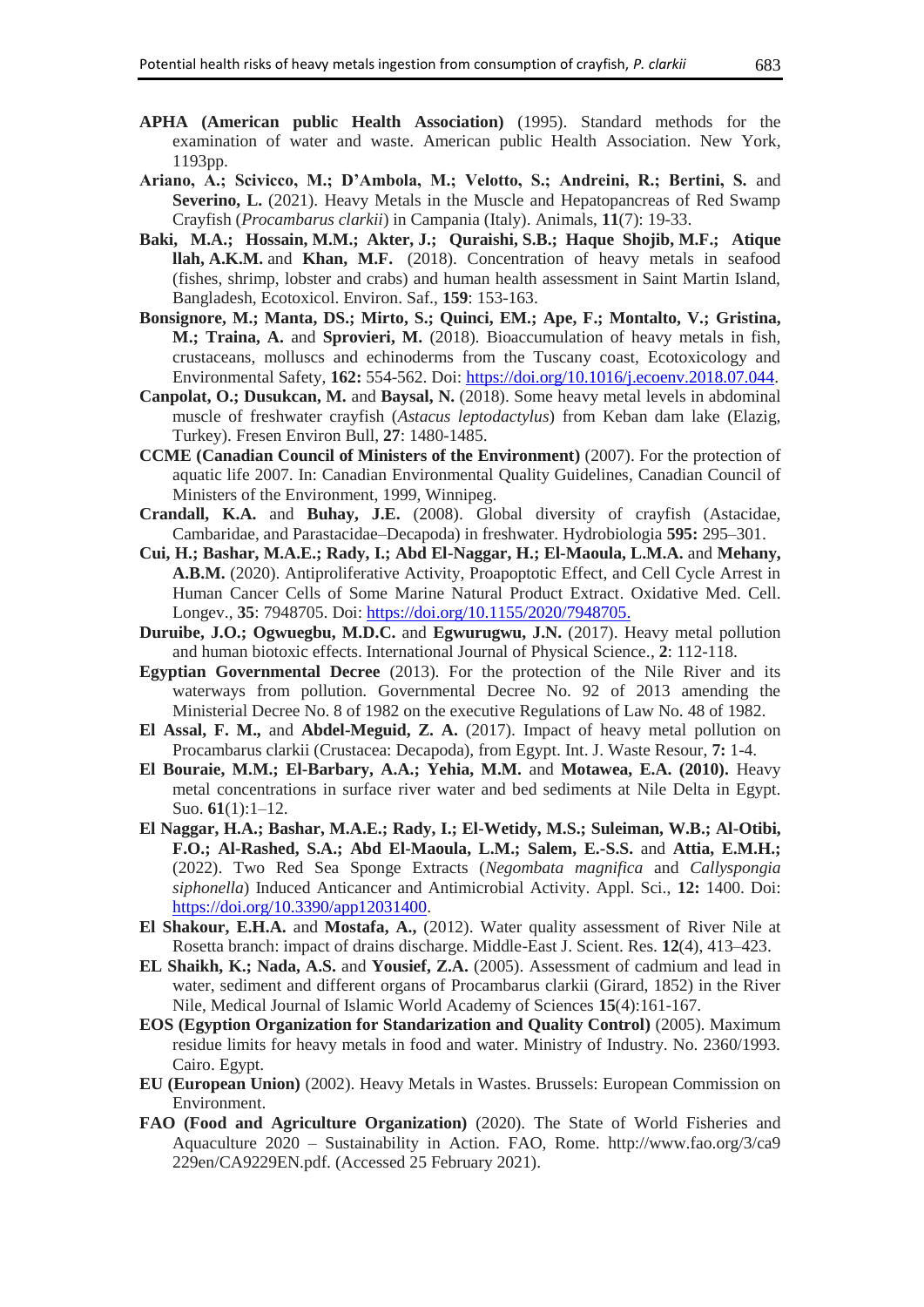- **Galbraith, E.D.; Mézo, P.L.; Hernandez, G. S.; Bianchi, D.** and **Kroodsma D.** (2019). Growth Limitation of Marine Fish by Low Iron Availability in the Open Ocean, Front. Mar. Sci. Doi: [https://doi.org/10.3389/fmars.2019.00509.](https://doi.org/10.3389/fmars.2019.00509)
- **Gedik, K.; Kongchum, M.; DeLaune, R.D.** and **Sonnier, J.J.** (2017). Distribution of arsenic and other metals in crayfish tissues (*Procambarus clarkii*) under different production practices. Sci. Total Environ., **574**: 322–331.
- **Ghanem, M.; Shehata, S.; Abu-Zaid, M.; Adel-Halim, A.M.** and **Abbas, M.M.M.** (2015). Accumulation of some HMs levels in the muscles of Diplodus sargus, inhabiting El-Mex Bay (Alexandria, Mediterranean Sea) with special references to its physiological responses. Inter. J. Of Environ. Sci. and Engin. **6**: 1- 13.
- **Gilbert, B. M.** and **Avenant-Oldewage, A.** (2014). Arsenic, chromium, copper, iron, manganese, lead, selenium and zinc in the tissues of the largemouth yellowfish, Labeobarbus kimberleyensis (Gilchrist and Thompson, 1913) from the Vaal Dam, South Africa, and associated onsumption risks. Water S. A., **40**(4): 739-748.
- **Goretti, E.; Pallottini, M.; Ricciarini, M.; Selvaggi, R. and Cappelletti, D. (2016). Heavy** metals bioaccumulation in selected tissues of red swamp crayfish: An easy tool for monitoring environmental contamination levels. Sci. Total Environ., **559**: 339–346.
- **Huner, J.** (2019). Freshwater Crayfish Aquaculture in North America, Europe, and Australia: Families Astacidae, Cambaridae, and Parastacidae, first ed. Products Press, New York, NY. Available online: [https://bookshelf.vitalsource.com/#/books/97813](https://bookshelf.vitalsource.com/#/books/97813 51991506/)  [51991506/.](https://bookshelf.vitalsource.com/#/books/97813 51991506/)
- **Ibrahim, A.T.A.** and **Omar, H.M.** (2013). Seasonal variation of heavy metals accumulation in muscles of the African Catfish Clarias gariepinus and in River Nile water and sediments at Assiut Governorate, Egypt, J Biol Earth Sci; **3**(2): 236-248.
- **Ikem, A.; Egiebor, N.O. and Nyavor, K.** (2003). Trace elements in water, fish and sediment from Tuskegee Lake, Southeastern USA. Water, Air and Soil Pollution, **149**: 51-75.
- **Jia, Y.; Wang, L.; Qu, Z.; Wang, C.** and **Yang, Z.** (2017). Effects on heavy metal accumulation in freshwater fishes: species, tissues, and sizes. Environ Sci Pollut R **24**(10):9379–9386.
- **Liang, H.; Wu, W.L.; Zhang, Y.H.; Zhou, S.J.; Long, C.Y.; Wen, J.; Wang, B.Y.; Liu, Z.T.; Zhang, C.Z.** and **Huang, P.P.** (2018). Levels, temporal trend and health risk assessment of five heavy metals in fresh vegetables marketed in guangdong province of china during 2014–2017. Food Control, **92**: 107–120.
- **Liu, Q.; Liao, Y.** and **Shou, L.** (2018). Concentration and potential health risk of heavy metals in seafoods collected from sanmen bay and its adjacent areas, China. Mar. Pollut. Bull., **131**: 356–364.
- **Madigosky, S.R.; Alvarez-Hernandez, X.** and **Glass, J.** (1991). Lead, Cadmium, and Aluminum Accumulation in the Red Swamp Crayfish Procambarus clarkii Collected from Roadside Drainage Ditches in Louisiana. Archives of Environmental Contamination and Toxicology, **20**: 253-258. Doi: [http://dx.doi.org/10.1007/](http://dx.doi.org/10.1007/%20BF01055912)  [BF01055912.](http://dx.doi.org/10.1007/%20BF01055912)
- **Mancinelli, G.; Papadia, P.; Ludovisi, A.; Migoni, D.; Bardelli, R.; Fanizzi, F.P.** and Vizzini, S. (2018). Beyond the mean: a comparison of trace- and macroelement correlation profiles of two lacustrine populations of the crayfish Procambarus clarkii. Sci. Total Environ. **62**: 1455–1466.
- **Marín-Guirao, L.; Lloret, J. and <b>Marin, A.** (2008). Carbon and Nitrogen Stable Isotopes and Metal Concentration in Food Webs from a Mining-Impacted Coastal Lagoon. Sci. Total Environ., **393**: 118–130.
- **McCluggage, D.** (1991). Heavy Metal Poisoning. The Bird Hospital, Columbia: NCS Magazine.
- **Meyer, W.; Kretschmer, M.; Hoffmann, A.** and **Harisch, G.** (1991). Biochemical and histochemical observations on effects of low-level heavy metal load (lead, cadmium) in different organ systems of the freshwater crayfish, Astacus astacus (Crustacea: Decapoda). Ecotoxicol. Environ. Saf, **21**(2): 37-56.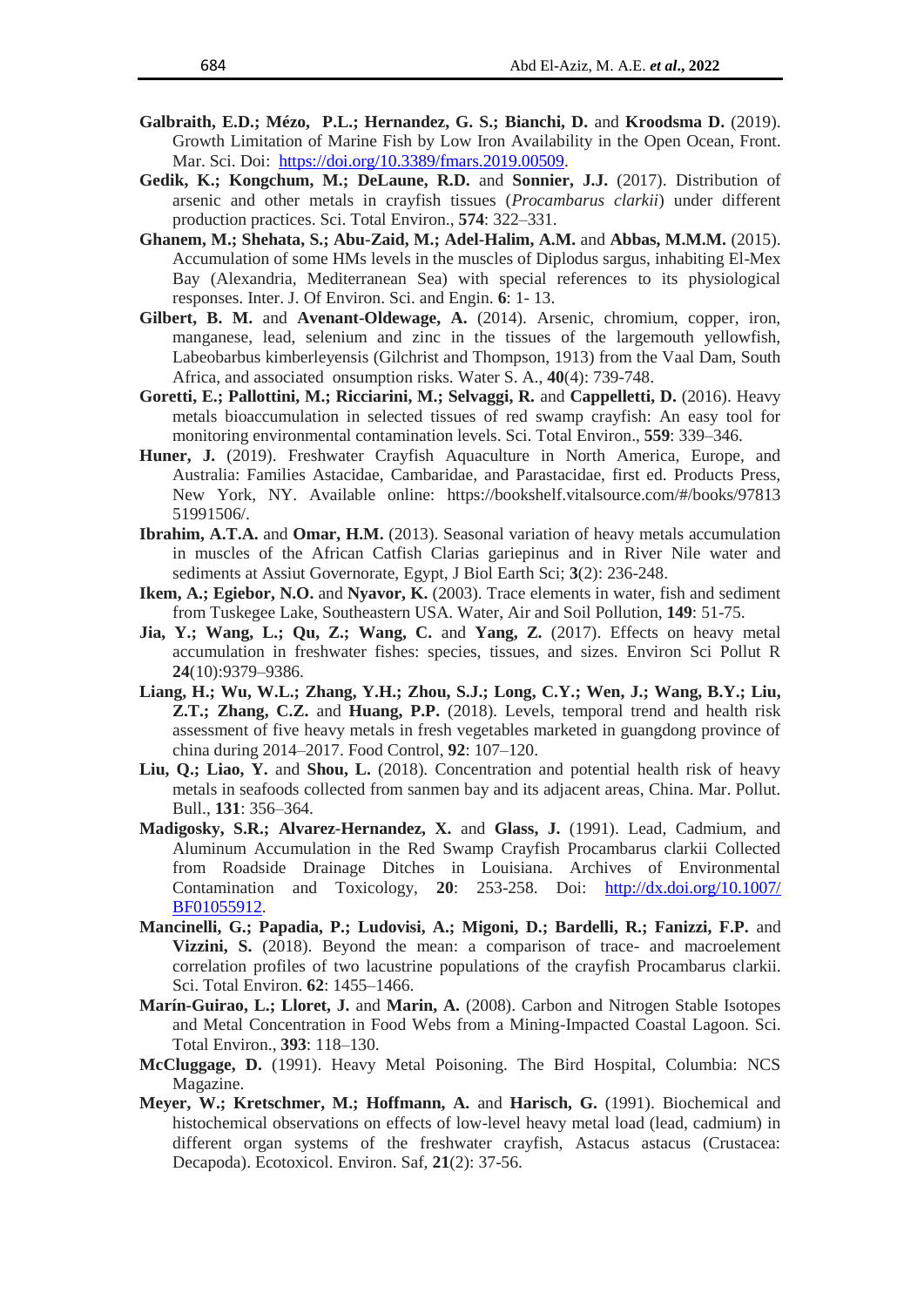- **Mwakalapa, E.B.; Simukoko, C.K.; Mmochi, A.J.; Mdegela, R.H.; Berg, V., Müller, M.H.B.** and **Polder, A.** (2019). Heavy metals in farmed and wild milkfish (*Chanos chanos*) and wild mullet (*Mugil cephalus*) along the coasts of Tanzania and associated health risk for humans and fish. Chemosphere, **224**: 176-186.
- **Oehlenschlger, J.** (2002). Identifying Heavy Metals in Fish. In Safety and Quality Issues in Fish Processing; Bremner, H.A., Ed.; Woodhead and CRC: Cambridge, UK, 95–113pp.
- **Okocha, R.C.** and **Adedeji, O.B.** (2011). Overview of Cadmium Toxicity in Fish Journal of Applied Sciences Research, **7**(7): 1195-1207.
- **Osman, A.; Wuertz, S.; Mekkawy, I.; Exner, H. and Kirschbaum, F. (2007).** Lead Induced Malformations in Embryos of the African Catfish Clarias gariepinus (Burchell, 1822), Environmental Toxicology., **22**(4): 375-389.
- Peng, Q.; Greenfield, B.K.; Dang, F. and Zhong H. (2016). Human exposure to methylmercury from crayfish (*Procambarus clarkii*) in China. Environ Geochem Hlth **38**(1):169–181.
- **Rady, I.** and **Bashar, M.A.E.** (2020). Novel extracts from *Callyspongia siphonella* and *Negombata magnifica* sponges from the Red Sea, induced antiproliferative and proapoptotic activity in HepG-2, MCF-7, and Caco-2 cancer cell lines. Egypt. J. Aqua. Biol. Fish., **24**: 319–347. Doi: [https://doi.org/10.21608/EJABF.2020.121064.](https://doi.org/10.21608/EJABF.2020.121064)
- **Radwan, M.; Abbas, M.M.M.; Mohammadein, A.; Al Malki, J.S.; Elraey, S.M.A.** and **Magdy, M.** (2022). Growth Performance, Immune Response, Antioxidative Status,and Antiparasitic and Antibacterial Capacity of the Nile Tilapia (*Oreochromis niloticus*) After Dietary Supplementation With Bottle Gourd (*Lagenaria siceraria*,Molina) Seed Powder. Front. Mar. Sci. **9**: 901439. Doi:10.3389/fmars.2022.901439.
- **Schmidt, L.; Novo, D.L.R.; Druzian, G.T.; Landero, J.A.; Caruso, J.; Mesko, M.F.** and **Flores, E.M.M.** (2021). Influence of culinary treatment on the concentration and on the bioavailability of cadmium, chromium, copper, and lead in seafood. J. Trace Elem. Med. Biol. **65**: 126717.
- **Sfakianakis, D.G.; Renieri, E.; Kentouri, M.** and **Tsatsakis, A.M.** (2015). Effect of heavy metals on fish larvae deformities: A review. Environ. Res., **137**: 246-255. Doi: 10.1016/j.envres.2014.12.014.
- **Sivaperumal, P.; Sankar, T. V.** and **Nair, V.** (2007). Heavy metal concentration in fish, shellfish and fish products from internal markets of India vis-à-vis international standards Food Chem.,**102**: 612-620. Doi: 10.1016 /j.foodchem.2006.05.041.
- **Stephenson, T.** (1987). Sources of heavy metals in wastewater. In: Heavy metals in wastewater and Sludge treatment. Sources, Analysis and Legislation. JN Lester (Ed)., CRC Press, Cleveland, DH, **1**: 31-64.
- **Tavoloni, T.; Stecconi, T.; Galarini, R.; Bacchiocchi, S.; Dorr, A.J.M.; Elia, A.C.; Giannotti, M.; Siracusa, M.; Stramenga, A.** and **Piersanti, A.,** (2021). BFRs (PBDEs and HBCDs) in freshwater species from Lake Trasimeno (Italy): the singular case of HBCDs in red swamp crayfish Tamara. Sci. Total Environ. **758**: 143585. Doi: [10.1016/j.scitotenv.2020.143585.](https://doi.org/10.1016/j.scitotenv.2020.143585)
- **[USEPA \(United States Environmental Protection Agency\)](http://refhub.elsevier.com/S0147-6513(21)00278-5/sbref41)** (2011). Risk Assessment [Guidance for Superfund. Volume I: \(Part A: Human](http://refhub.elsevier.com/S0147-6513(21)00278-5/sbref41) [Health Evaluation Manual; Part E,](http://refhub.elsevier.com/S0147-6513(21)00278-5/sbref41)  [Supplemental Guidance for Dermal Risk](http://refhub.elsevier.com/S0147-6513(21)00278-5/sbref41) [Assessment; Part F, Supplemental Guidance](http://refhub.elsevier.com/S0147-6513(21)00278-5/sbref41)  [for Inhalation Risk Assessment\). US](http://refhub.elsevier.com/S0147-6513(21)00278-5/sbref41) [Environmental Protection Agency Washington,](http://refhub.elsevier.com/S0147-6513(21)00278-5/sbref41)  [DC.](http://refhub.elsevier.com/S0147-6513(21)00278-5/sbref41)
- **USEPA (United States Environmental Protection Agency)** (2012). Advances in Inhalation Gas Dosimetry for Derivation of a Reference Concentration (RfC) and Use in Risk Assessment (EPA/600/R-12/044) Washington, DC.
- **USEPA (United States Environmental Protection Agency)** (2018a). United States Environmental Protection Agency Drinking Water Standards and Health Advisory Tables. [https://www.epa.gov/sites/production/files/201803/documents/dwtable2018.pdf.](https://www.epa.gov/sites/production/files/201803/documents/dwtable2018.pdf)
- **USEPA (United States Environmental Protection Agency)** (2018b). United States Environmental Protection Agency, Regional Screening Levels (RSLs)-Generic Tables,